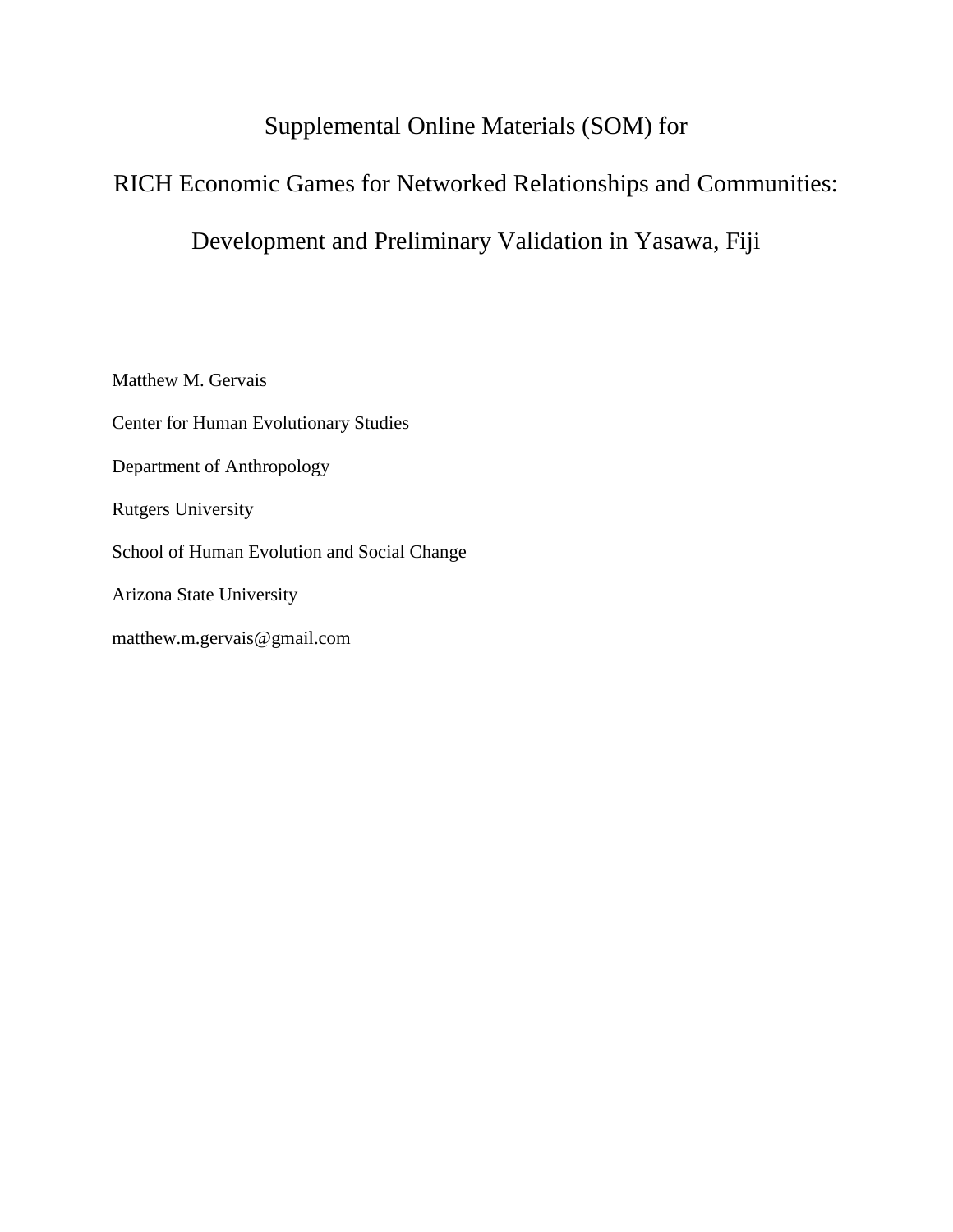## Ethnographic Background

Yasawa Island lies in the northwest corner of the Fiji Islands, at the northern end of the Yasawa group, 65 nautical miles from the town of Lautoka on Fiji's largest island, Viti Levu. Yasawa Island is 20 km long but rarely more than 2 km wide, with a maximum elevation of 400 m. The island is home to six indigenous Fijian villages averaging around 200 people; the smallest has less than 100 residents, the largest over 300. Sketches of Yasawa Island are given in Raven-Hart (1956) and Henrich and Henrich (2014). Photographs of Yasawa Island taken at the time of this study can be accessed at [www.matthewgervais.net/photography.](http://www.matthewgervais.net/photography)

Linguistically, Fiji has some 300 dialects or "communalects" (Geraghty 1983), which fall roughly into two language groups, Eastern and Western, split by the central highlands of Viti Levu (Pawley and Sayaba 1971; Schütz 1962). The communalects of Yasawa Island clearly belong to Western Fijian and are closely related to dialects from the Ba district of Northwestern Viti Levu (Triffit 2000).

The Yasawa Island language landscape is quite heterogeneous. There are slightly varying communalects among villages on Yasawa Island and increasingly divergent communalects as one travels away from Yasawa Island down the Yasawa island chain (Triffit 2000). The communalect of Waya, on the southern end of the Yasawa Group, may be the oldest and most distinct communalect in Fiji (Pawley and Sayaba In press). Yasawa, like indigenous Fiji generally, is prescriptively patrilocal, yet perhaps 10% ambilocal (Sahlins 1962), and exogamy sends many people to Yasawa Island from other islands in the Yasawas.

An increasing proportion of Yasawa residents come from beyond the Yasawa region as well, as cross-cousin marriage prescriptions relax and individuals attending school or seeking wage labor on Viti Levu return to villages with spouses from as far away as Lau in Eastern Fiji.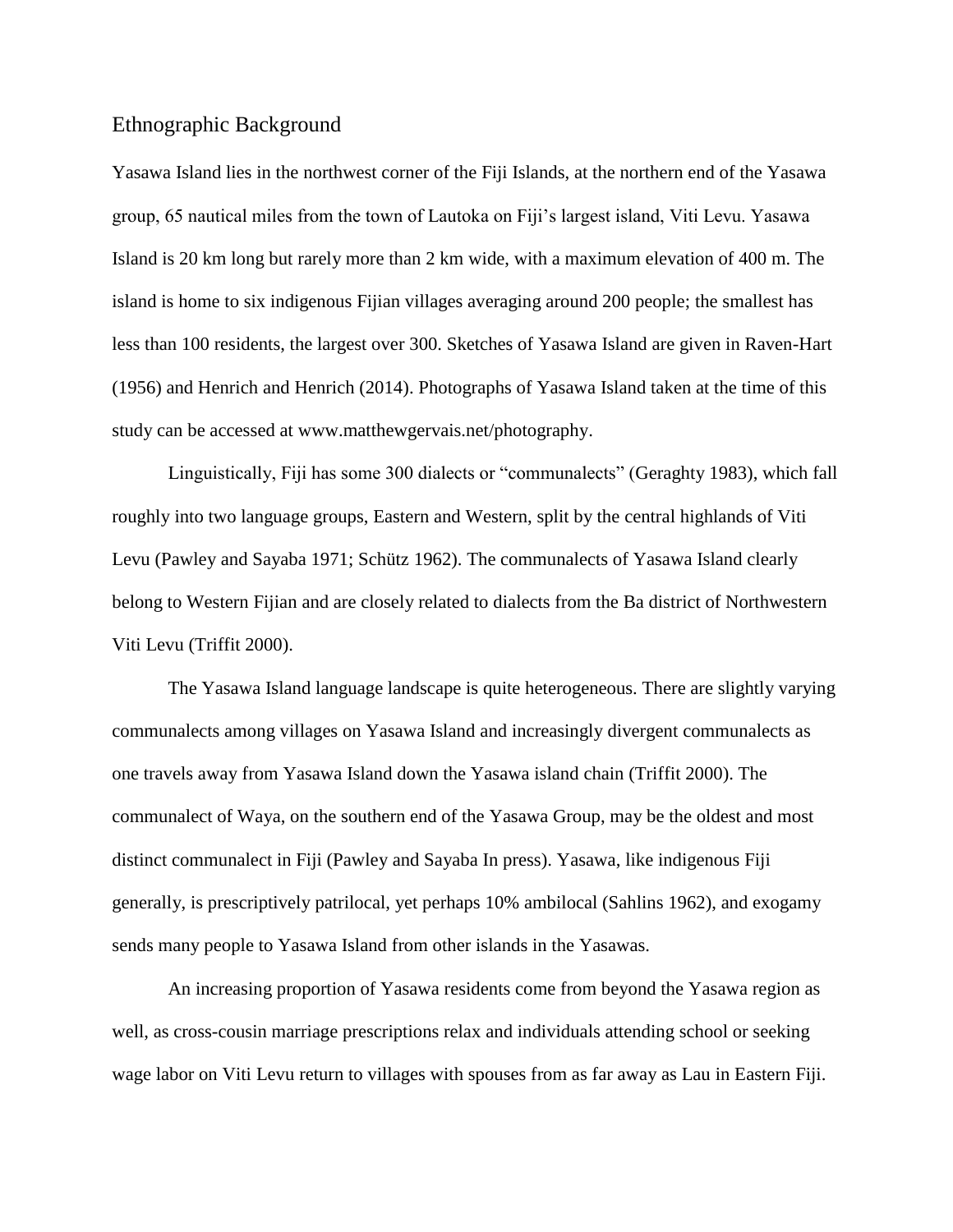To facilitate future economic opportunities, some Yasawan primary schools forbid the use of village communalects in class and require Standard Fijian or English. For these reasons, Standard Fijian is effectively a lingua franca on Yasawa Island, as it is across Fiji (Pawley and Sayaba 1971), and it is heard daily in conversations at all social scales, from family meals to village meetings and church sermons. Only the oldest (those over 80) and youngest (those under five) Yasawa Island villagers speak exclusively in their village communalect, although all villagers routinely deploy theirs in particular contexts.

Village-level kinship is the primary mode of Fijian social organization (Sahlins 1962), and Yasawa is no exception. Each village is organized patrilineally and patrilocally, with extended households (*itokatoka*) composing clans (*mataqali*) that together constitute a *yavusa*, or territorial unit. A yavusa tends to have a single chief and is often, though not always, coextensive with a village. Within a village, clans are ranked by an historical division of labor, from the chiefly clan (*turaga*), and the "face of the chief" (*matanivanua*), down through priests (*bete*), kingmakers (*sau turaga*), warriors (*bati*), carpenters (*matai*), fishermen (*gonedau*), and other commoners (*tauvanua*).

Today, most villagers are generalists, and many historical roles are enacted only at ceremonies. Rank nonetheless pervades village life, dictating terms of address, comportment, obligations, and precedence in seating, eating, and receiving shares of distributed goods (Toren 1990). Within clans, descent, age, and sex determine rank in a strongly patriarchal fashion. Village meetings are run by chiefs or their proxies and are animated by elders and other influential men from all clans.

A chief holds the highest inherited rank within a well-defined traditional hierarchy. The office of the chief is greatly respected and is accorded public demonstrations of respect,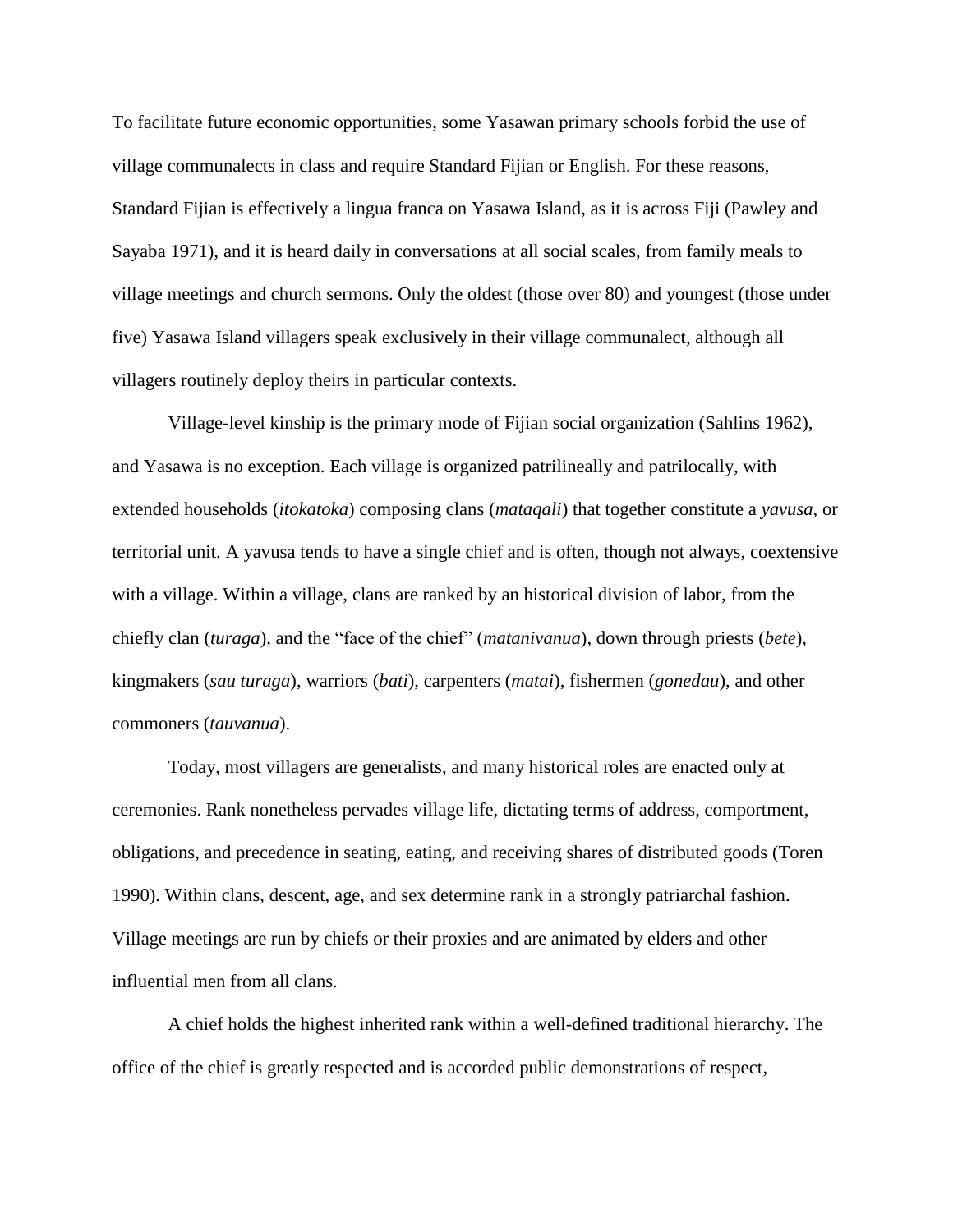including spatial positioning, choice foods, serving order, honorific language, and elaborate funerary rites. The person holding the chiefly office is assumed to embody core Fijian ideals such as generosity, self-control, and respectfulness (Ravuvu 1983). However, an individual chief can lose the respect of the people, or an heir can fail to be installed as a chief, to the extent that he fails to embody these values. Chiefliness (*vakaturaga*), or village-oriented generosity and *noblesse oblige*, is a necessary condition for installation as a chief, with chiefly "blood" (*drau*) being insufficient.

A chief has little opportunity to dictate to villagers and depends on prestige and consent for his influence. Yet once officially installed, a chief acquires the sanction of ancestor spirits and a degree of sacredness (Ravuvu 1987). The traditional economic role of a chief was to possess ample resources and distribute them generously based on need, and male villagers in Yasawa still gather once a year to plant their chief's yam garden, from which all can draw in times of need.

A chief was traditionally viewed as possessing immense *mana*, a kind of force of efficacy that permeated his possessions and was dangerous to the touch. Many Yasawans currently lament the general loss of mana by all Fijians, and it does not appear to play much of a role in legitimating chiefly influence in modern-day Yasawa. That said, the traditional lineage-based power structure of a village is still respected in the villages of Yasawa, and few question the right and responsibility of an exemplary chief to influence village affairs. A village chief is supposed to serve the good of the village, and it can fall to him to adjudicate disputes within the village when other options fail (Sahlins 1962).

Each village also has a locally elected representative of the national government (*turaga ni koro*) who liaises with the government, enforces national laws (albeit loosely), and organizes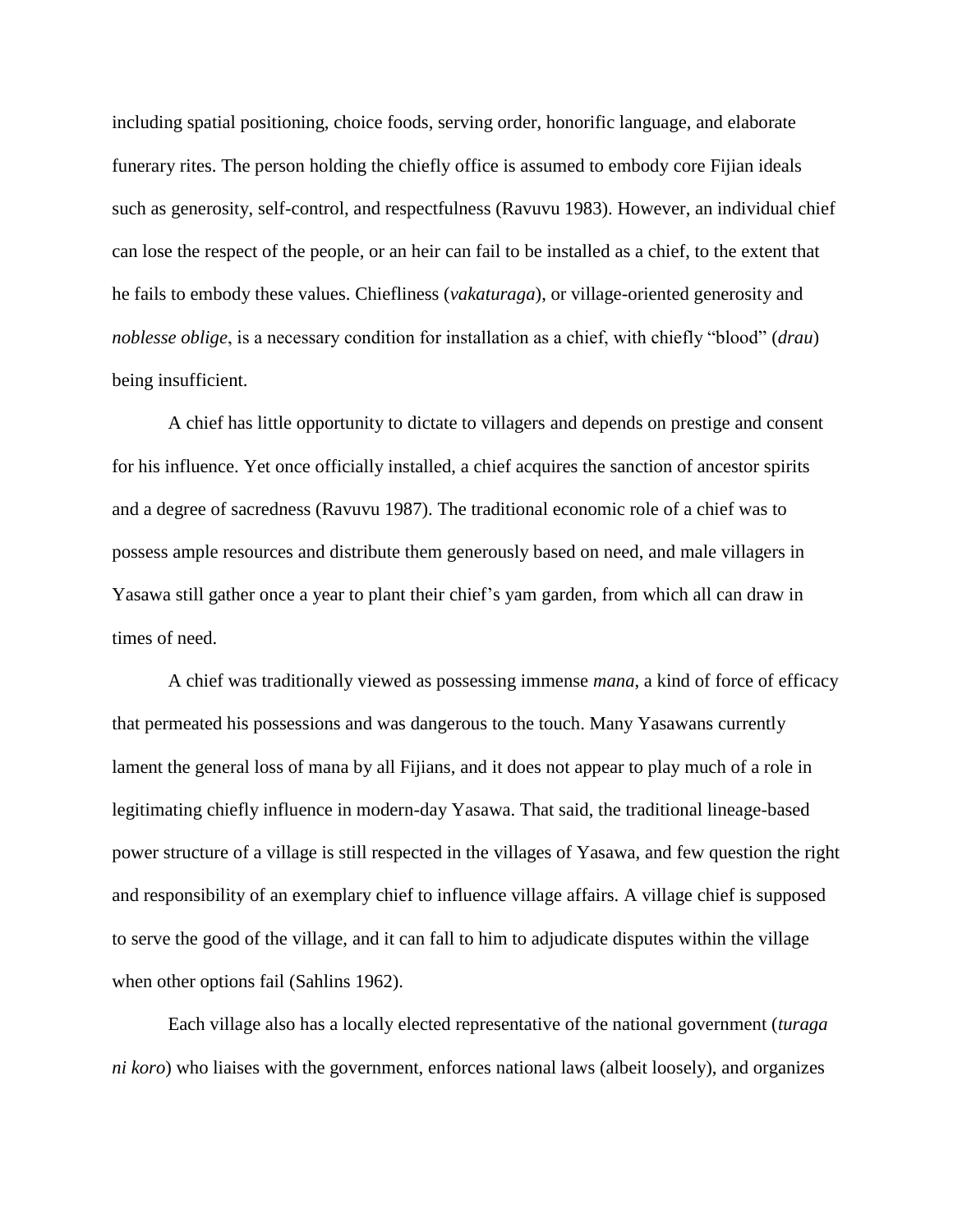some community work. The controversies surrounding the Fijian central government feel very distant in Yasawa, and several water development, road improvement, hall construction, and cyclone relief projects have recently been implemented by the government, though to varying standards.

Each village on Yasawa Island hosts two Christian denominations, Methodist and Assemblies of God, whose services give cadence to the week's activities. The churches variously organize feasts, fundraisers, Bible study sessions, prayer groups, and rotating farm collectives. The congregations tend to cleave according to traditionalist/modernist sentiments. The Methodist church is invariably the older building, located on the central village green, and bound up with the traditional village hierarchy and prestige goods such as whale's teeth (*tabua*). The Assemblies of God churches are often built on the fringes of villages and attract younger villagers and commoners through charismatic practices, entreaties to economic advancement, and proscriptions on kava drinking and smoking (see also Brison 2007; Ryle 2010; Tomlinson 2009). There are also three primary schools on the island, and almost all children attend school from around the age of five until 14. Students must leave the island to obtain secondary education, which is increasingly common, and tertiary education, which remains quite rare. Literacy is high and is reinforced by Bible study.

Subsistence on Yasawa is primarily root-crop horticulture and fishing with spear, line, and net; littoral gathering, vegetable crops, and fruit trees supplement the diet. Pigs, chickens, goats, and cows are also kept and eaten, especially at ceremonies. Sea turtles are a particularly valued ceremonial food, and caches of eggs are eaten raw when found. Economic activities are highly gendered, with men doing most of the fishing and farming, and women doing much of the gathering and all of the cooking. Around 25% of calories come from purchased goods such as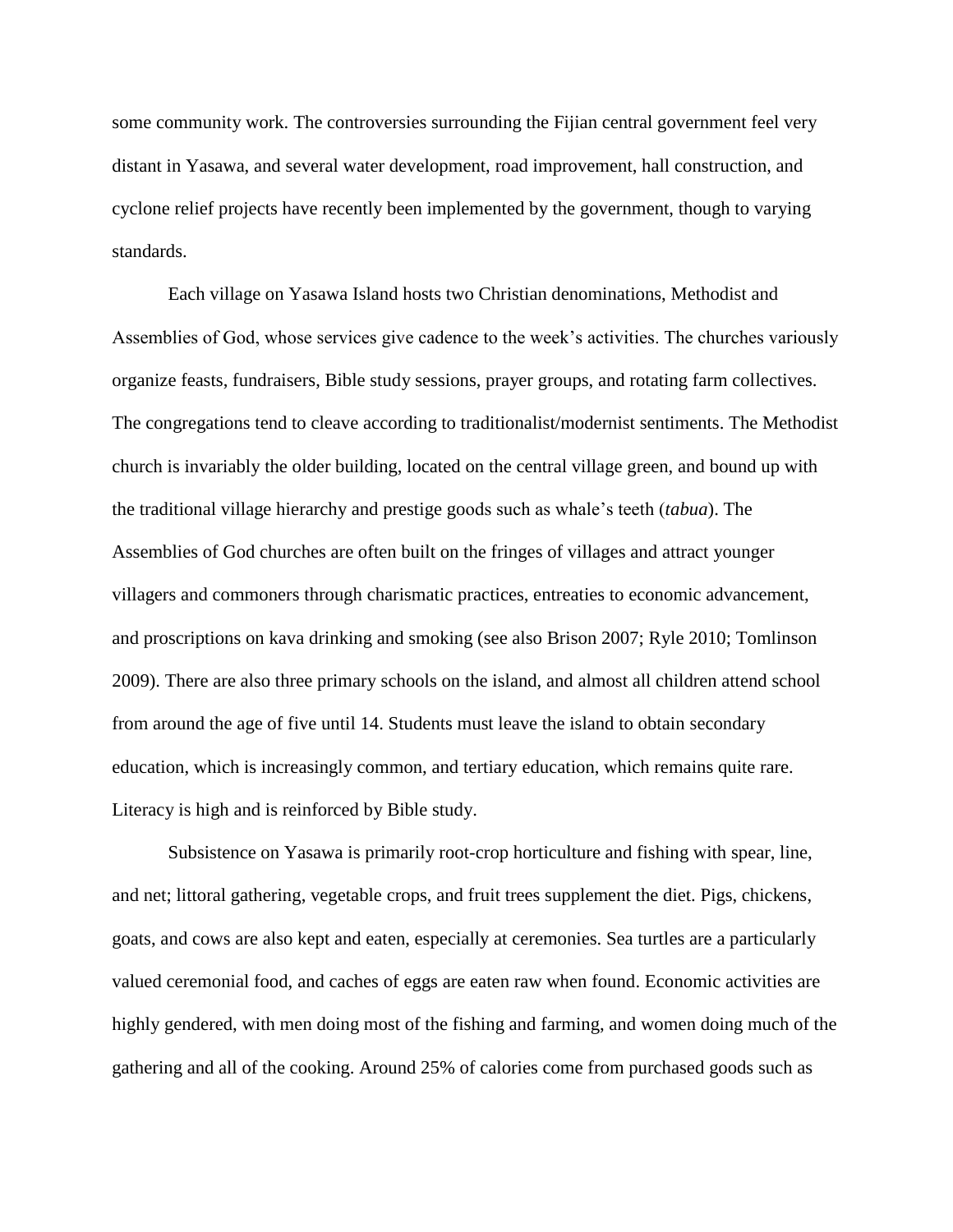flour, sugar, and rice (R. Boyd and J. Henrich, personal communication), which are stocked and sold from small canteens run by a handful of families in each village. However, supplies of these goods are unreliable, rendering subsistence activities indispensable, though risky.

Cyclones (hurricanes) are common in Yasawa, with a significant tropical storm damaging crops and houses every several years. One village has relocated twice in the last 50 years owing to decimation by cyclones. The eye-wall of a Category 4 cyclone raked Yasawa Island in December 2012 and knocked down almost every traditional house on the island (which accounted for ~30% of dwellings), while destroying root crops for a year.

Each village gets its drinking water from several large  $(\sim 10,000)$  gallon) concrete tanks that collect rain water from the tin roofs of the church or community hall as well as from many smaller tanks attached to private tin-roofed homes. Yasawa is among the driest locales in Fiji, behind the rain shadow of Viti Levu, and, by the end of the dry season (April–September), many tanks are dry and crops can wither. Several villages also drink water of uncertain quality from wells.

Extended households are the primary economic unit on Yasawa, organizing most fishing, farming, and resource pooling. Clans also pool resources for holiday feasts and organize labor for house building, net fishing, yam planting, and life course rituals. Village-level collective action occurs as well, for tasks such as cleaning the island road, planting the chief's yams, conducting seasonally large fish drives, enacting cultural performances for tourists, and raising funds for schools. Church congregations crosscut kinship and also organize rotating farm work and fundraisers while hosting rotating intervillage services.

Beyond the household, resource transfers occur primarily through two mechanisms (Sahlins 1962). First, ritual obligations among clans and villages—involving the exchange of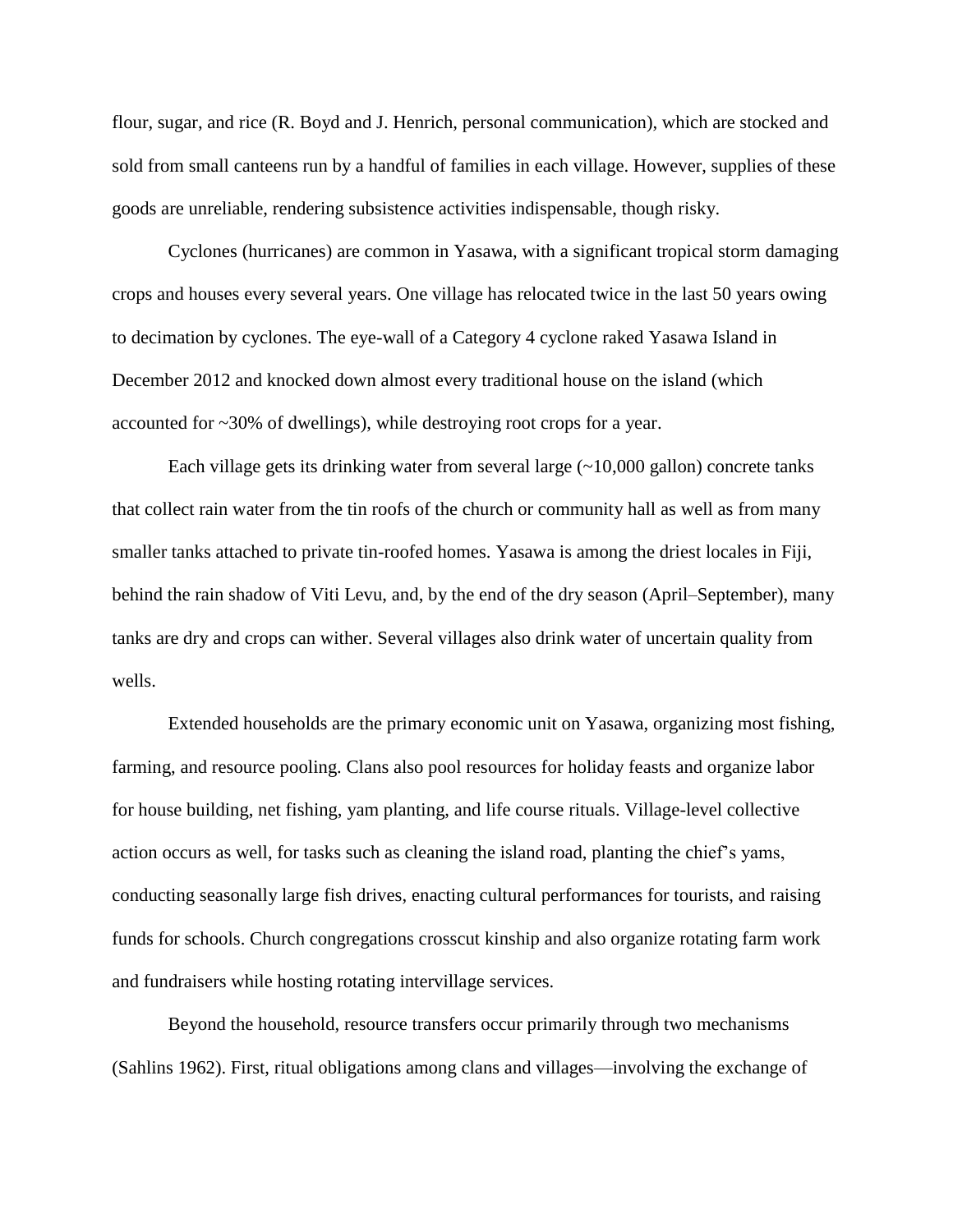sacred objects, foodstuffs, woven mats, kerosene, and other valued goods—attend most life course rituals such as births, coming of age ceremonies, marriages, and funerals. Such exchanges are highly ritualized and strictly reciprocal, building social networks that can be tapped for cooperation and support (see Ravuvu 1987). Second, a system of ad hoc need-based requests (*kerekere*) operates among households, clans, and villages. Any social unit can kerekere any other for virtually anything—food, labor, money, land—on the condition that the initiator is in demonstrable need and that the potential donor has enough to share. Every recipient is obliged to share when they are themselves the target of a kerekere, yet a transfer requires no short-term reciprocity or account keeping, and often the flow of goods carries a net imbalance that follows persistent need. Being a generous provider is a sure path to prestige and influence, and generosity and compassion (components of "chiefliness") are integral to the "Fijian way of life" (*na bula vakaviti*).

While small canteens are present in each village, other local sources of income vary across villages. A number of villagers from one village and a small number of villagers from other villages work at the one resort on Yasawa Island, a highly insulated five-star operation near the largest village. Another village has a lucrative deal with a cruise ship company, owing to a popular limestone cave nearby. A third village had, at the time of this study, a relatively sophisticated sea cucumber–harvesting operation utilizing scuba gear subsidized by Chinese middlemen in Lautoka. Two villages have little economic alternative to selling fish and other produce to the resort. Most villagers must leave the island to find reliable income, and some villagers receive remittances from relatives working in Fijian towns or cities abroad. Most adult men, and many women, have spent some time working in resorts in the Yasawa group or in odd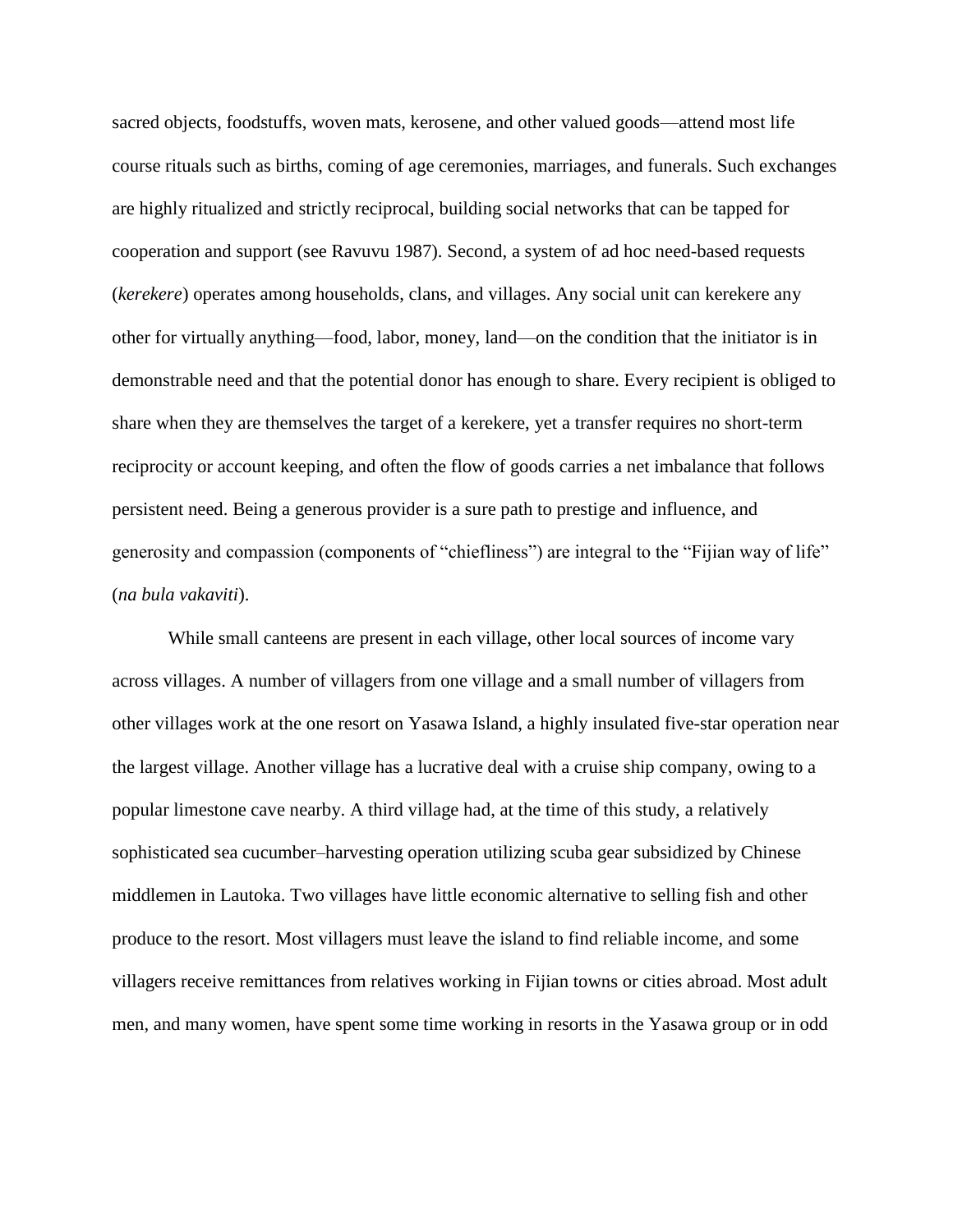jobs on the mainland. Copra is no longer pursued as an economic resource on Yasawa, as smallscale household operations have been excluded by larger-scale operations elsewhere in Fiji.

Transport on the island is primarily by foot or horse. There are several trucks for hire, although the trucks are often in disrepair and the rutted dirt road that runs the length of the island is often impassable in the rainy season (November–March). Infrastructure is absent outside of the resort, and electricity comes almost exclusively from privately owned diesel generators that run for only a few hours some nights of the week. Most villages also have a nursing station with solar power, a refrigerator, and basic medical supplies, although the stationed nurse is often visiting the mainland. A cell phone tower was installed by a private company on the high point of the island in 2010, and cell phones are now widely owned, though infrequently charged, while the Internet remains accessible only to temporary residents (e.g., nurses, pastors, anthropologists) who bring computers and wireless modems from the mainland.

There are outboard motorboats in all villages and they are the primary means of interisland travel, with indigenous boatbuilding skills having been lost. However, fuel is unreliably available, and larger cargo ships run only intermittently as far north as Yasawa Island, making transport to and from the island unpredictable. A high-speed tourist shuttle that runs daily up the Yasawa group to several dozen backpacker hostels stops short of Yasawa Island, and it is prohibitively expensive for most villagers to use. When used, one must arrange to be picked up by an outboard boat at the southern tip of the island south of Yasawa and then travel for an additional hour north. A small private plane operated out of the resort is also available, but is likewise prohibitively expensive. Trips to or from the mainland can be as quick as four hours, but more often take 15.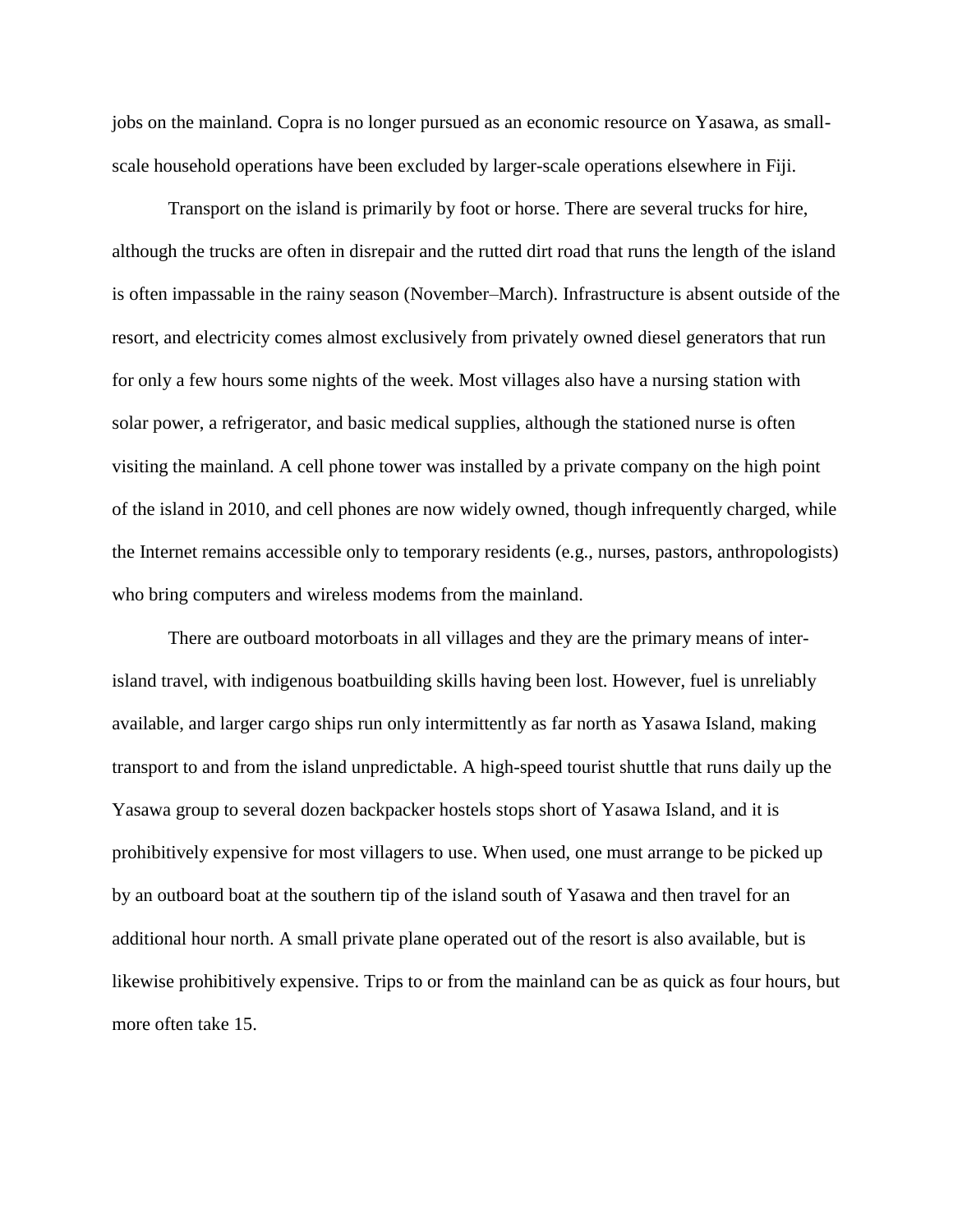## Methods

#### Sample

The sample for the present study came from one village on Yasawa Island. Seventy-two adult males resided in the village at some point during the study period (September 2011–June 2012) and participated in complete demographic and physical measures interviews. Of these 72 men, 58 were present to participate in an interpersonal attitude ratings task (February–April)—an inclusion criterion for the games—and were included in six months of time allocation sampling. Fifty-four of these men were present at the start of the Allocation Game (May) and were included as Targets. Fifty of these 54 remained available and participated as Deciders in all three games. One Target was unable to participate as a Decider due to vision loss and possible cognitive impairment, while another elected not to participate as a decider while remaining a Target. One Target was available for the Allocation Game but was then unavailable for the other two (hence the *N*=51 in the AcG), while the fourth took a job as a ship captain shortly after the start of the AcG. The 54 men included as Targets were representative of the starting 72 on all measured variables (e.g., demographics, reputation, attitudes toward), except that they had on average one less year of education.

The men in this sample have life-long relationships with cross-cutting bases that include biological relatedness, diverse kinship norms, inherited and achieved status asymmetries, differentiated economic interdependencies, several church congregations, and individual variation in market integration. Appropriately measured and included as covariates, these variables can be pitted against one another as predictors of relational behavior. While a number of such covariates were gathered as part of this study, I do not report them here.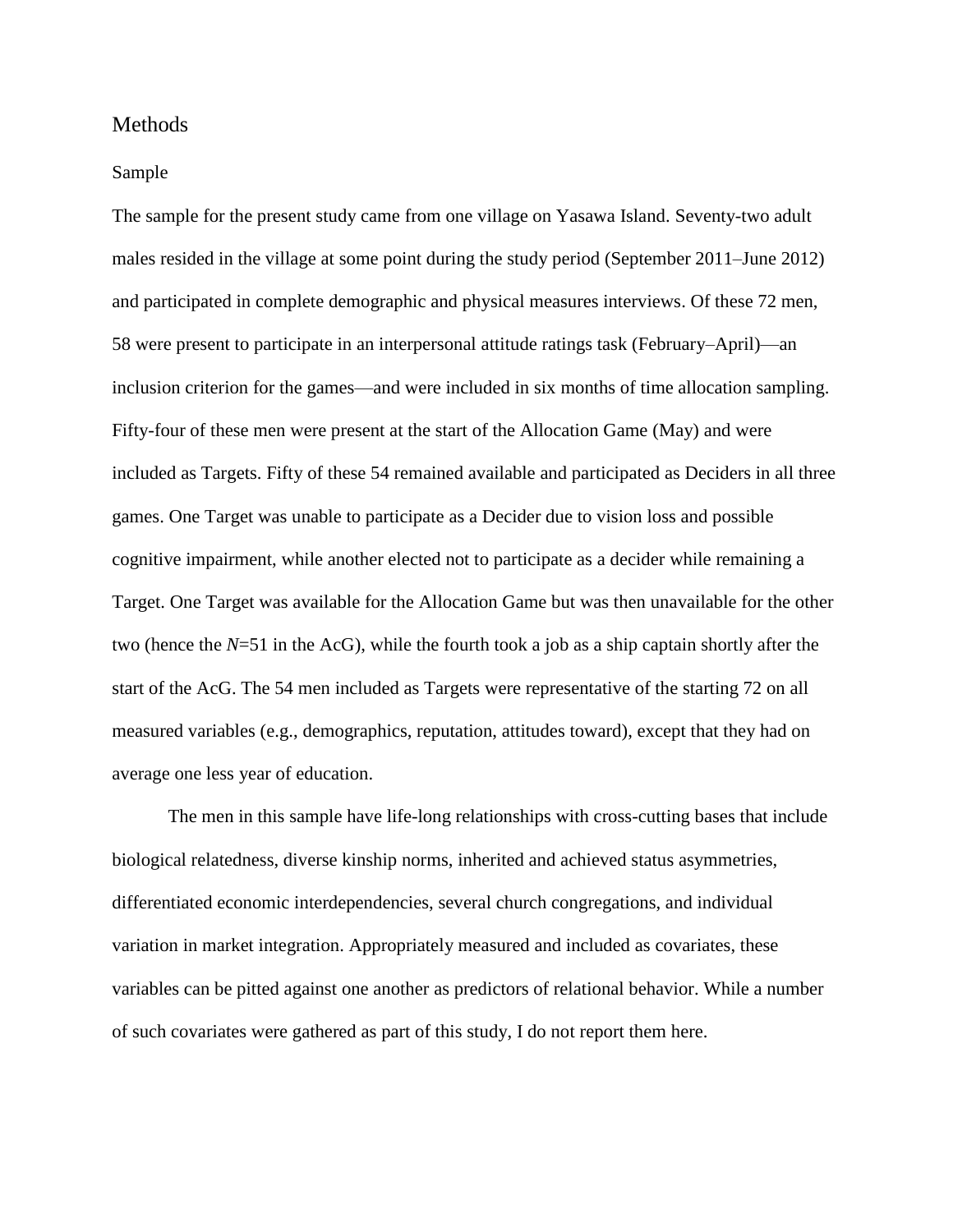Protocol

I administered these games with the assistance of an indigenous Fijian research assistant from elsewhere in Fiji who had been working in Yasawan villages with me for over a year. We displayed target photos in a 54-cell array composed of three 3 x 6-cell Paylak CTNB107 storage boxes with lid hinges notched for easy removal and replacement. This allowed us to transport the apparatus from house to house in a backpack with the photos already in their randomly assigned cells. It also allowed us to have the coins pre-distributed in the Target cells before the start of the Taking Game. We used one of the box lids to hold the model grid during demonstrations and another to display the reduction tokens in the CRG. The photos in each cell were headshots taken during the physical measures interview months before, standardized for scale and size (1.8" x 1.8") and laminated. Each cell was large enough to hold all the relevant coins in each game. In the Taking game, the external cup into which Deciders could place their take was larger than the array cells so as to accommodate the max take of 424 FJ\$0.05 coins. For both the TkG and CRG, in which the Decider's photo was in a separate cup, a white card marked with an "X" held the randomly assigned place of the decider's photo in the array and was pointed out.

We conducted interviews in Standard Fijian supplemented by conversational Yasawan. I first wrote all protocols in English. They were then translated into Standard Fijian by one English–Fijian bilingual research assistant (RA), then back-translated by another English–Fijian bilingual RA. I discussed any discrepancies with both RAs together and finalized the Fijian text. All Fijian translations are available on request.

I selected the words to describe key elements of the games—*wasea* (divide, distribute) in the AcG, *taura* (take) and *maroroya* (keep) in the TkG, and *vakalailaitaka* (shrink) or *musu*  (break, reduce) in the CRG—after extensive discussion with my research assistants and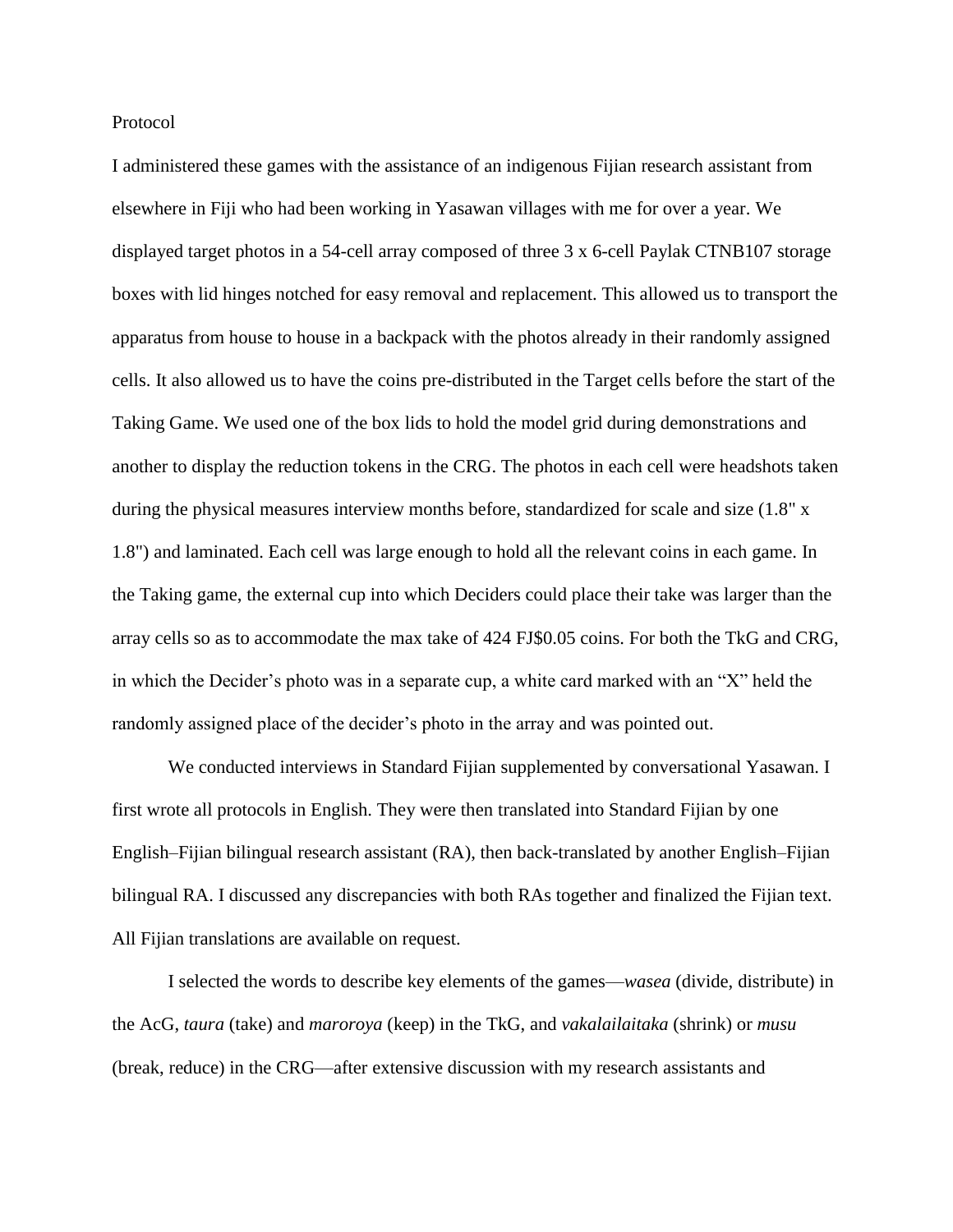consultation of several dictionaries (Capell 1991 [1968]; Gatty 2009). The goal was to use words that did not bias decisions toward particular distributive or normative patterns.

The Fijian base *wase* (trans., wasea) is used generally to discuss dividing something into parts—such as a book by chapters, or a room by a wall—and also specifically the division of a resource across recipients, such as in ceremonial distributions of food or valued goods. However, unless additionally modified it implies no particular division, as into equal parts or according to need or status. In Fijian, taura is used generally with reference to taking or receiving something into one's hands or possession, for example after division of a resource (complementing wase). It is also used metaphorically to speak of grasping the meaning of a statement. It is not, however, generally used with reference to receiving a requested resource, minimizing the mapping of this instruction onto need-based requesting, or kerekere. Maroroya is used to speak of keeping something as one's possession, with connotations of cherishing, protecting, and being hesitant to relinquish. However, it does not imply selfishness or greed. Vakalailaitaka is a compound Fijian word composed of a base—*lailai*—meaning "small," and two modifiers: *vaka-*, which means "in the manner of" or "possessing the property of," and *-taka*, which means "to bring about" or "make happen." Thus, meaning "to reduce" or "to make smaller," vakalailaitaka is used generally with reference to any property or quantity.

The Fijian base musu, which we used to clarify the object of vakalailaitaka in the course of describing the CRG, means generally to break or cut crosswise (as in a piece of wood), but recently has come to be used specifically in reference to reducing a quantity of money, as in a price or a wage. Like wase for distribution, musu (and the transitive *musuka*) does not imply a magnitude of reduction unless appropriately modified.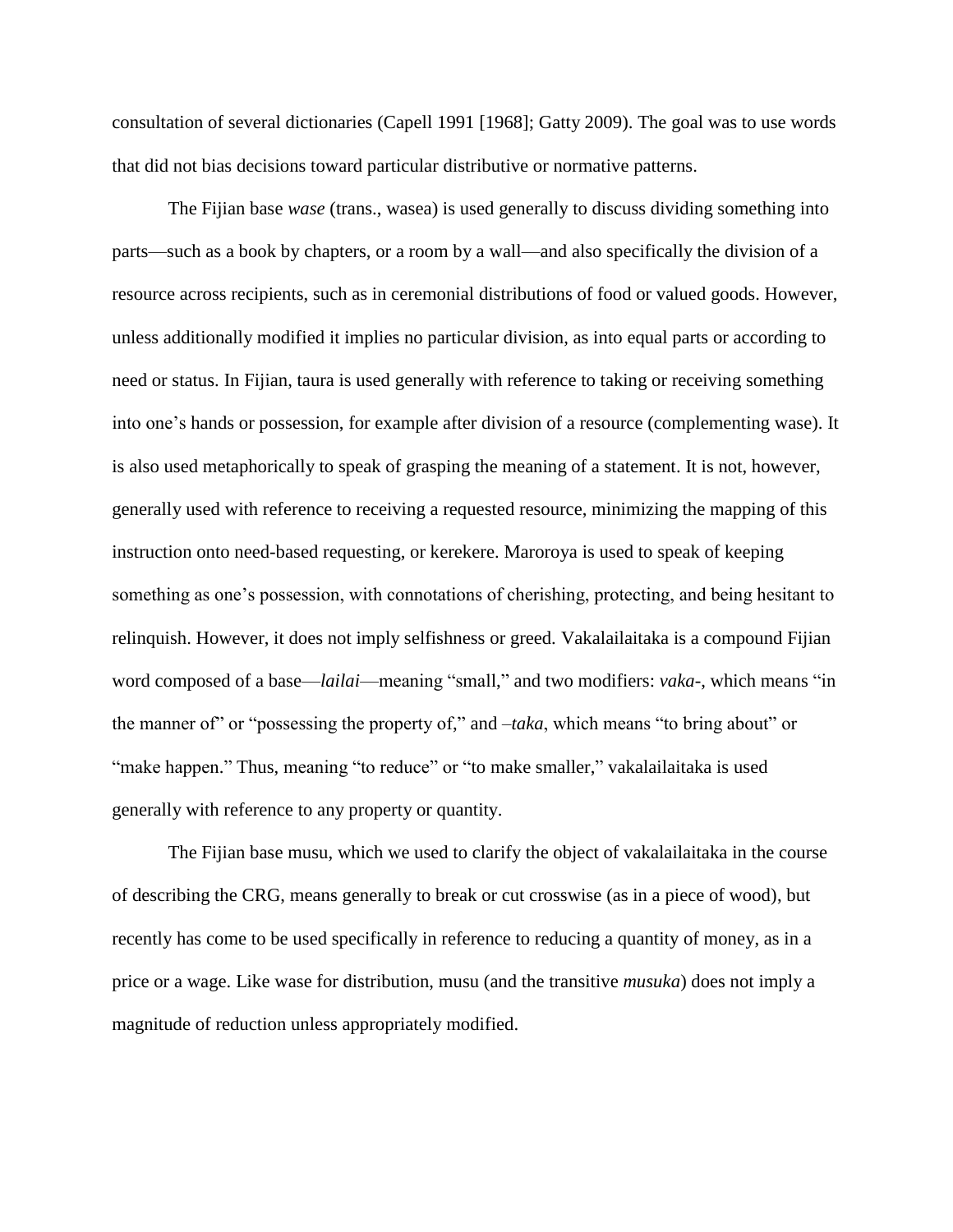We performed recruitment and obtained informed consent separately for each game, and randomized participant order within each game. While participants made decisions, we moved away and sat with our backs to the participant. While I recorded decisions, my RA asked the debriefing questions. We informed participants that they would receive their earnings at the end of the study. At the time of final payment, after all the games, we also performed a memory check, asking participants to describe the three games they had played. All participants were able to describe the games and mentioned the keywords wasea (distribute) for the Allocation Game, taura (take) for the Taking Game, and musu (break, reduce) for the Costly Reduction Game. *Training Examples*

In explaining each game, we provided each participant with a series of example decisions using the model grid. For the Allocation game, we first showed them a single cell containing first one, then two, then three, then 20 coins, and we explained the payoffs that each allocation would generate. Next, they were shown alternative distributions of all 20 coins: four coins in five cells; five coins in four cells; one, two, three, four, five, and five coins across six cells; one coin in 10 cells, and two coins in five cells; and 10 coins in one cell, nine coins in one cell, and one coin in another cell, with payoffs explained.

For the Taking Game, we first used a single cell to explain the payoffs if participants took none, one, two, three, four, or eight coins from one target. Then, we explained the payoffs were they to take one coin from each of six targets (they each earn \$.35, Ego earns \$.30, everyone else earns \$.40), one coin from each of seven targets (\$.35, \$.35, \$.40, respectively), one coin from each of eight targets (\$.35, \$.40, \$.40, respectively), one coin from each of nine targets (\$.35, \$.45, \$.40 respectively), and one coin from every target (\$2.65 for self, \$.35 for everyone else). We then explained payoffs were they to take different amounts from different targets: one, two,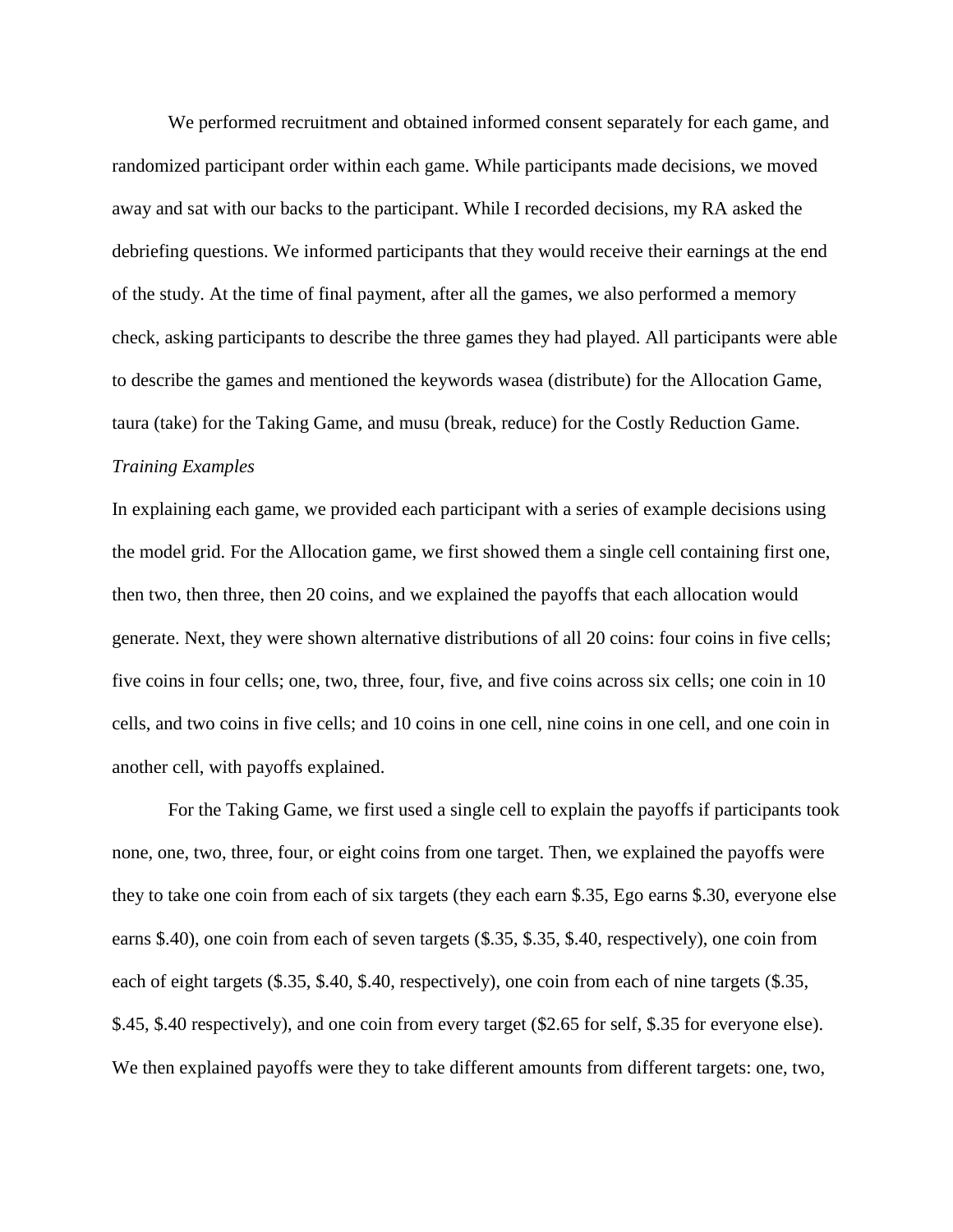three, four, five, six, seven, and eight coins from eight different targets (earning Ego \$1.80), four from 10 targets and eight from 10 targets (earning Ego \$6.00), two from 10 targets, four from 10 targets, six from 10 targets, and eight from 10 targets (earning Ego \$10.00), and taking all coins from all 53 targets, earning Ego \$21.20.

For the Costly Reduction Game, we explained that if a man was going to earn \$20 from the previous tasks, and Ego left one red coin on his photo, he would instead earn \$18; if he were going to earn \$7, he would instead earn \$5; and if he were going to earn \$3, he would instead earn \$1. We then demonstrated additional examples using the model grid: Buying one coin could reduce another target by \$2 and leave Ego \$4.50; buying two red coins could reduce two targets by \$2 each and leave Ego \$4; two coins could also reduce one target by \$4 and leave Ego \$4; three red coins would cost \$1.50, reduce one target by \$6, and leave Ego \$3.50; five red coins would cost \$2.50, reduce one target by \$10, and leave Ego \$2.50; and 10 red coins would cost \$5, reduce one target by \$20, and leave Ego no money in this task. We also demonstrated leaving different numbers of red coins on different targets: one coin to reduce one target by \$2, two to reduce a second target by \$4, three to reduce a third target by \$6, and four to reduce a fourth target by \$8, using 10 red coins and costing a total of \$5, leaving none for Ego. We also described the different ways that a set number of coins could be used: Were they to buy seven red coins, costing \$3.50 and leaving themselves \$1.50, they could reduce seven targets by \$2 each, or two targets by \$4 and three targets by \$2, or one target by \$8 and one by \$6, or one target by \$14—any combination, their decision (*mo lewa ga*).

#### *Postgame Interviews*

The specific questions we asked after each game were the following: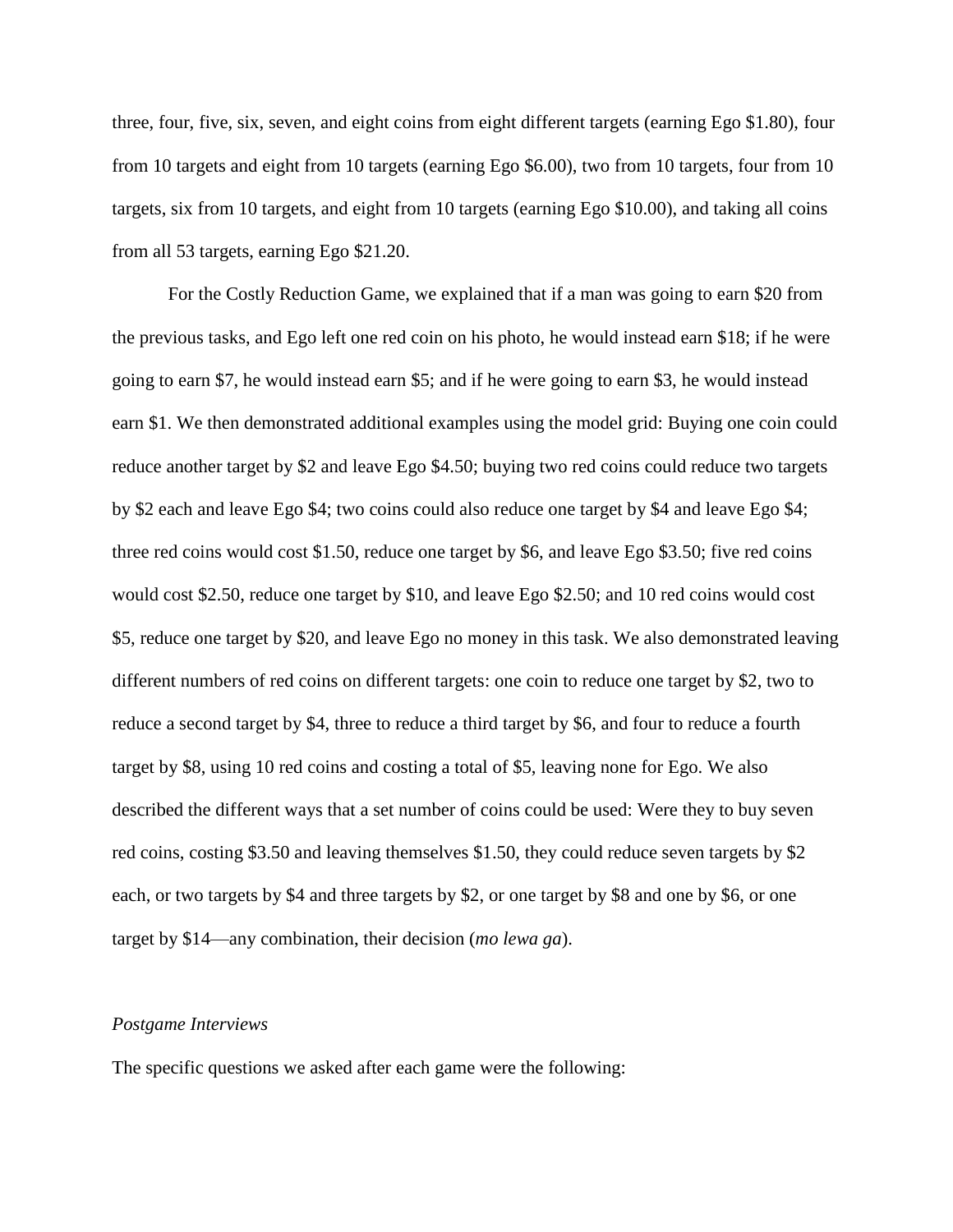## *Allocation Game*:

- 1) How did you decide to distribute the money as you did?
- 2) Why did you distribute the money to some men?
- 3) Why did you not want to give money to some other men?
- 4) Do you think others will make the same kinds of decisions as you?
- 5) How *should* [*e dodonu me*] someone distribute money in this task?
- 6) Did this task remind you of any of your life experiences? (or Fijian life? or village events?)

## *Taking Game*:

- 1) How did you decide to distribute the money as you did?
- 2) Why did you take money from some of the men?
- 3) Why did you not take money from some of the men?
- 4) Do you think others will make the same choices as you?
- 5) What *should* [e dodonu me] someone do in this game?
- 6) Did this task remind you of anything you have experienced in your life? (or aspects of Fijian life? Or village events?)

## *Costly Reduction Game*:

- 1) How did you decide to distribute (or not distribute) the red coins as you did?
- 2) Why did you place red coins on the men you did?
- 3) Why did you place different numbers of red coins on different men?
- 4) Do you think others will make the same choices you did?
- 5) What *should* [e dodonu me] someone do in this game?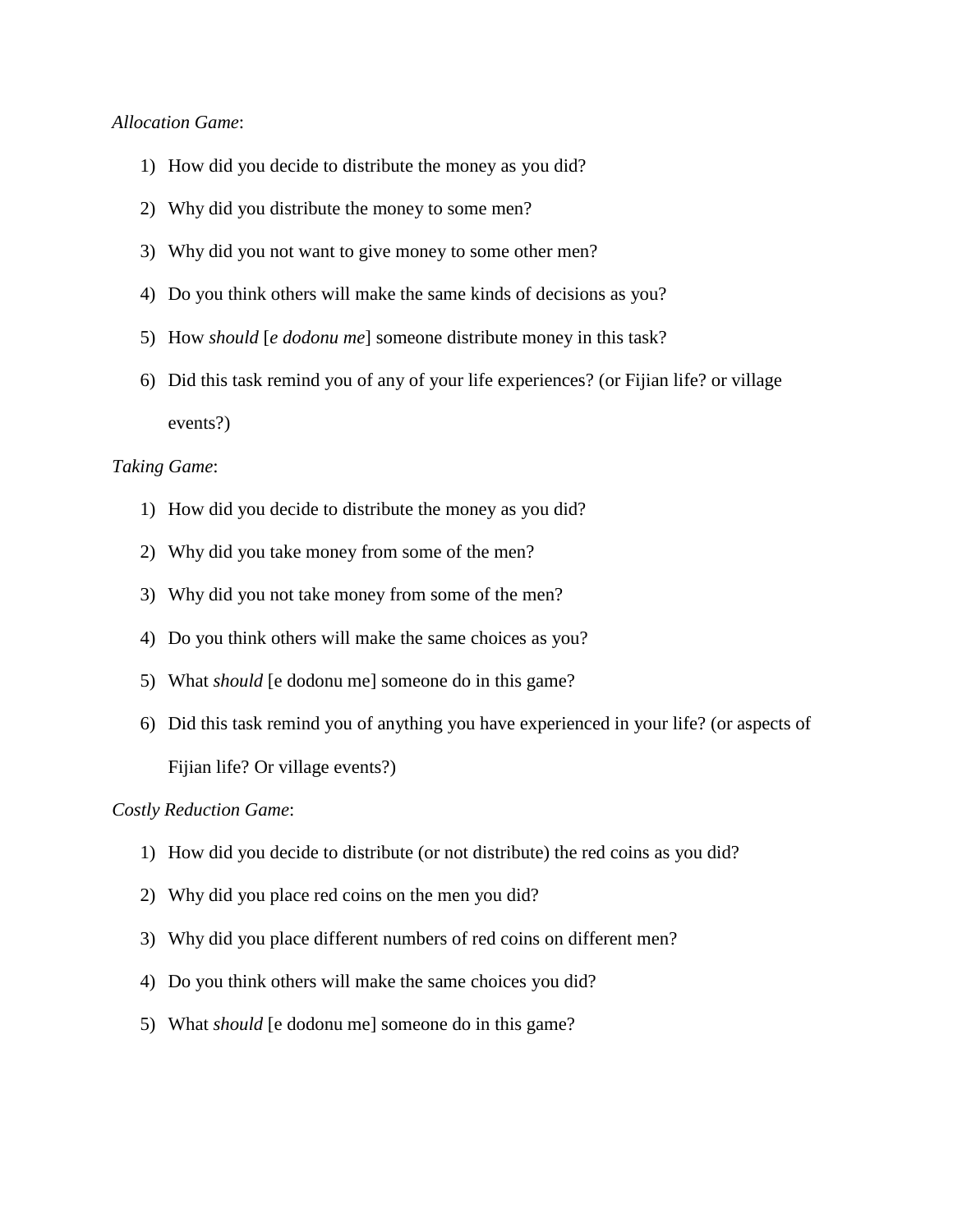6) Does this game remind you of anything you have experienced in life? (or aspects of Fijian life? Or village events?)

## Results

#### Experiential Analogues of the Games for Participants

## *Allocation Game*

Twenty-six (51%) said the AcG reminded them of helping (*vukei*) others, including distributing (wasea) fish or money to those in need (*leqa*), looking after others (*veinanumi*), or having love (*lomani*) or compassion (*loloma*) for others. Five (9.8%) mentioned times of money trouble (*leqa vakailavo*), while four (7.8%) mentioned decision making with money. Three (5.9%) mentioned paying fees for schooling or travel, while two (3.9%) mentioned tithing. Five (9.8%) mentioned competition (*veisisivi*) or gambling.

#### *Taking Game*

Twenty-two participants (44%) said the TkG reminded them of helping others, showing love, joint production (*solesolevaki*), or taking care of others (*veikauwaitaki*). Two (4%) mentioned caring for elders, while four (8%) mentioned being responsible (*vakayalomatua*), or not being greedy (*kocova*). Eight (16%) mentioned facing financial difficulties, while one mentioned seeking help from others (*kere veivuke*). One mentioned cross-cousins (*tavale*) taking money from each other, while four (8%) mentioned duties to relatives (*vakaveiwekani*).

## *Costly Reduction Game*

The CRG elicited a wider diversity of answers than the other two games. Eight (16%) mentioned sharing in some sense, but half of these (8% overall) mentioned difficult or heavy (*vakabibi*) decisions, not sharing, or unequal distributions. Only four (8%) mentioned helping those in need,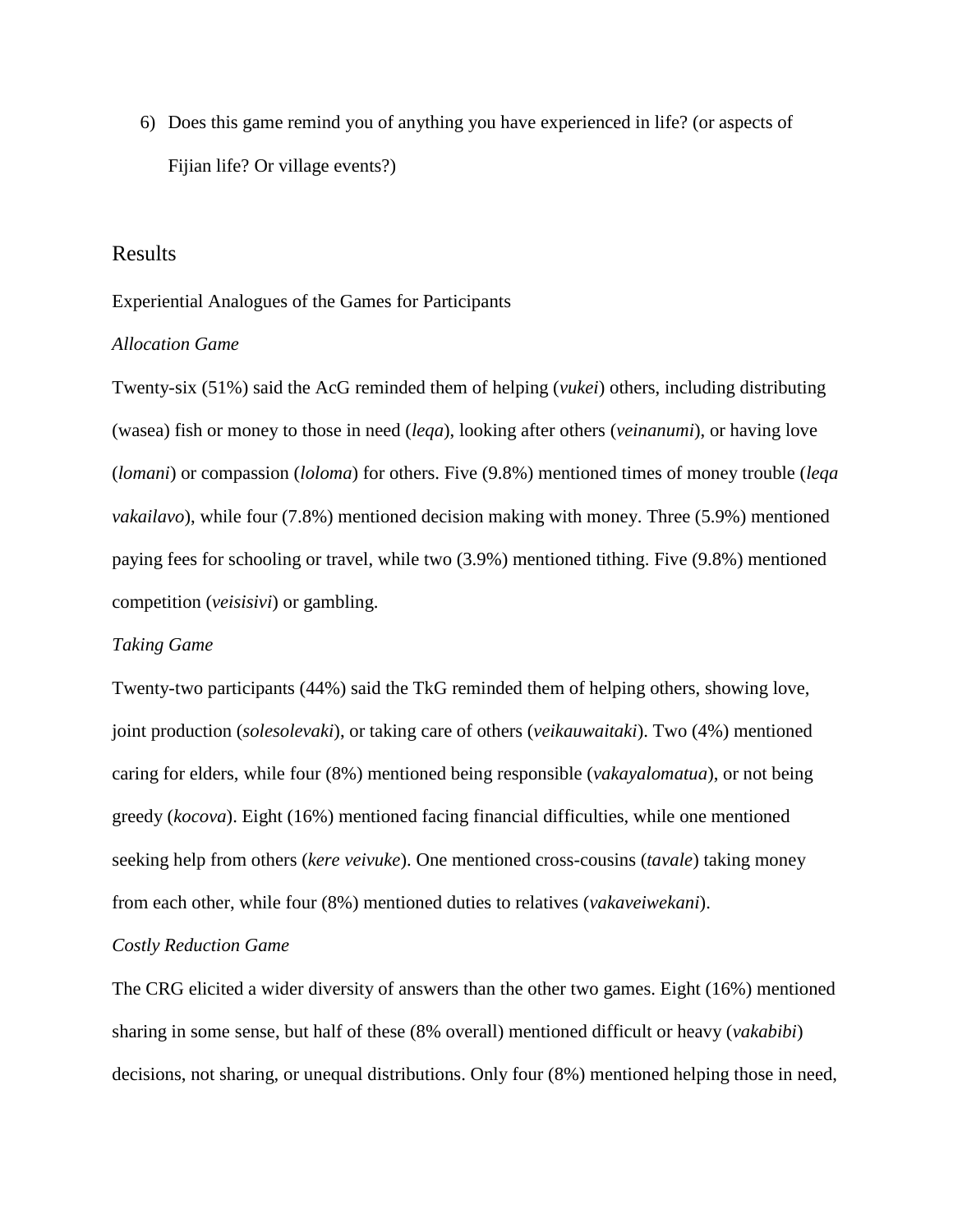while three (6%) mentioned looking out for relatives. Five (10%) mentioned solving household problems (*ni bula ni vuvale*). Only one mentioned working together. Six (12%) mentioned experiencing financial hardship, while five (10%) mentioned being asked for money (*kere ilavo*) or losing money in business. One mentioned theft ("taking without knowledge"), one competition (*veiqati*), and one a test or trial (*veivakatovolei*). One compared the game to the "many ways" Fijians can be made equal (*vakatautauvata*).

#### Coding Decision Rationales

Deciders gave a range of reasons for their allocation decisions. I compiled the open-ended responses to the first three questions for each game (relating to reasons for decisions) and used them to inductively generate coding categories. Recurring distinctions included aspects of self or target (e.g., need or character), relationship (e.g., quality, kinship), attitudes (e.g., love, respect), and generalized considerations (e.g., equality, fairness). Final categories, coded separately for both action and inaction (e.g., taking and not taking), included Ego need, Target need, Target character, Relationship quality, Kinship, Interpersonal feelings, Abstract values/rules, and two other categories: "My decision/desire" if that was the only reason mentioned, and "Other," for a handful of idiosyncratic, uninterpretable, or uninformative answers (e.g., "Because I took money from them."). Coding took the form of binary presence or absence of each code for each respondent, and allowed for the possibility of multiple codes per question per participant.

I coded responses with reference to both the Fijian responses and English translations made by a bilingual Fijian RA. I trained an American anthropology undergraduate as a second coder through iterated coding of exemplars, and she coded all English translations. We then compared results and built consensus, using the agreed on coding as the final data. I calculated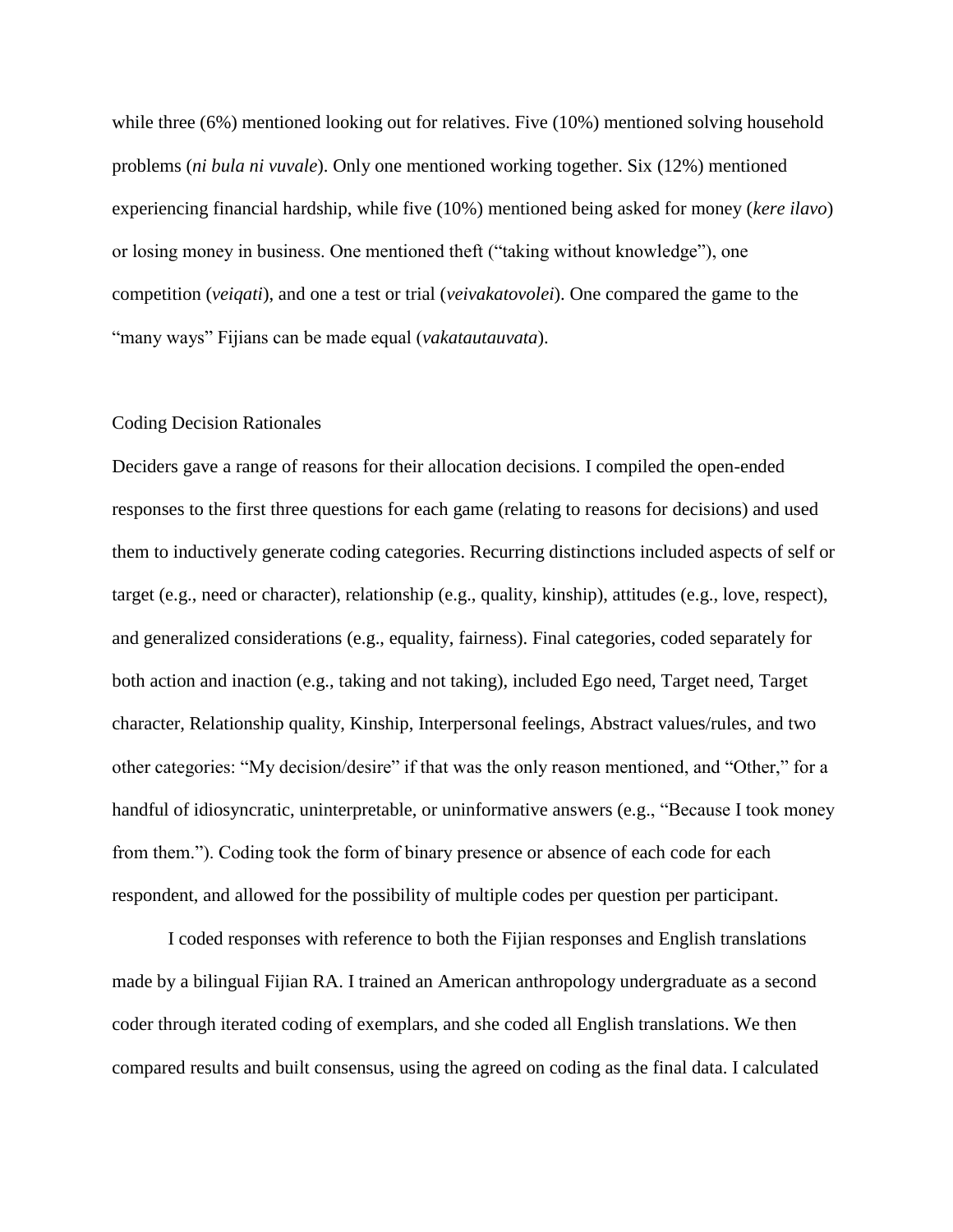interrater reliability for each game as the total number of "present" codes on which both raters agreed divided by the total number of "present" codes by either rater alone. Initial coding agreement between myself and the RA across the three games were 88.1% (AcG), 76.7% (TkG), and 72.2% (CRG).

## Game Decisions

## *Allocation Game Decisions*

On average, deciders allocated money to 19% of the possible targets. For comparison, 20 coins maximally distributed across 53 targets could have gone to 38% of them, while 17.5 coins (allowing for the mean keep of \$2.49, or 2.5 coins kept) could have gone to 33% of possible targets.

## *Decisions across Games*

The total amount Deciders kept for themselves in the AcG was significantly correlated both with the total amount they took from others in the TkG ( $r = .45$ ,  $p < .001$ ) and the total amount they kept in the CRG ( $r = .36$ ,  $p < .01$ ). However, the total amount Deciders took from others in the TkG was not related to the total amount they kept in the CRG  $(r = .11, p > .40)$ . Spearman's rank correlation produced qualitatively similar results.

Across the three games, decider earnings varied widely. The mean aggregate earnings from keeping in the AcG, taking in the TkG, and not spending in the CRG was FJD \$12.31  $\pm$ \$10.56. The maximum earned was \$40.70. The minimum earned was \$0 ( $N = 4$ ), in which case each decider kept nothing (AcG), took nothing (TkG), and spent everything (CRG).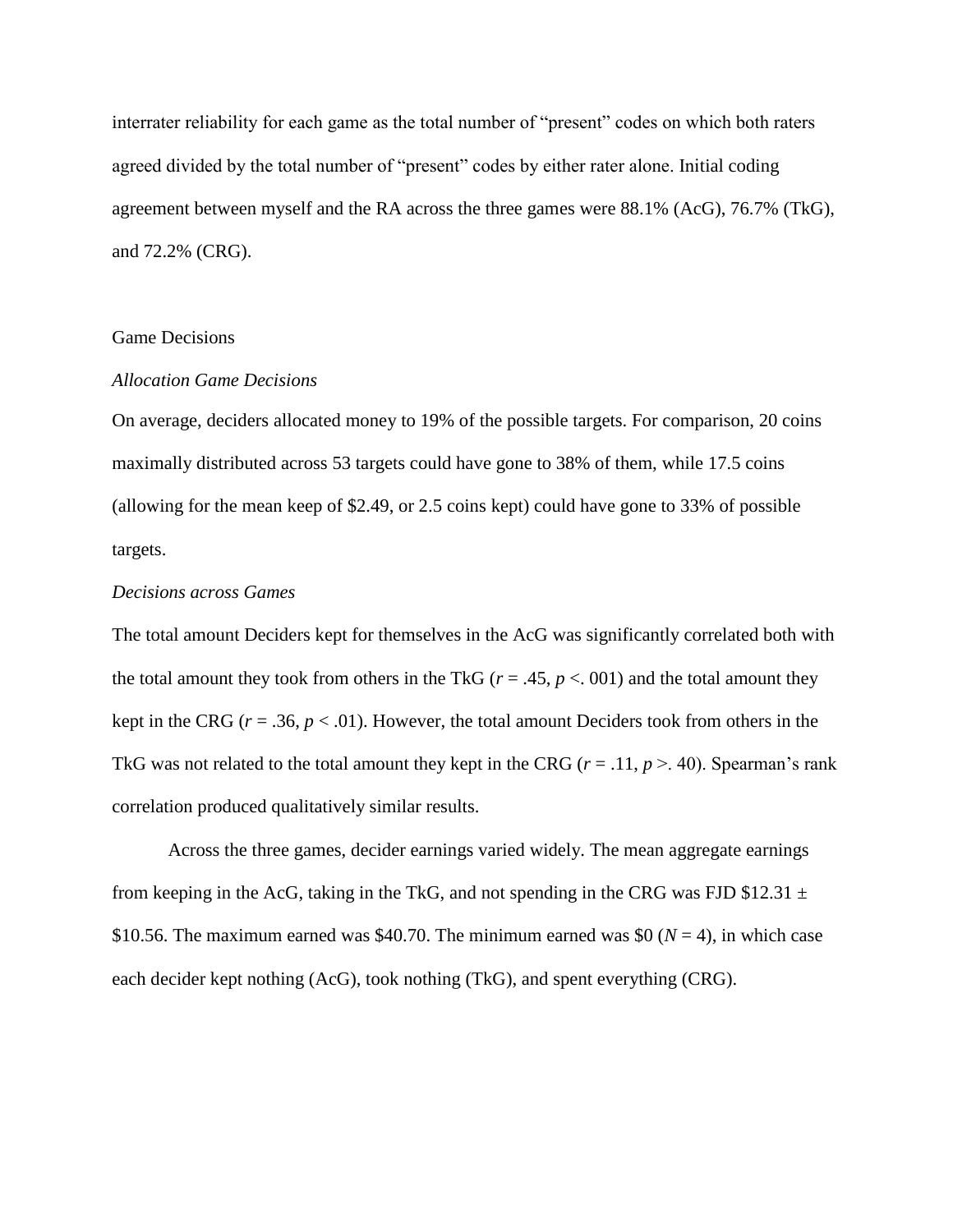# Figure S1: Histograms of the FJ\$ Deciders kept in the AcG, took in the TkG, and spent on reductions in the CRG.



FJ\$ Kept by Deciders in Allocation Game (AcG)

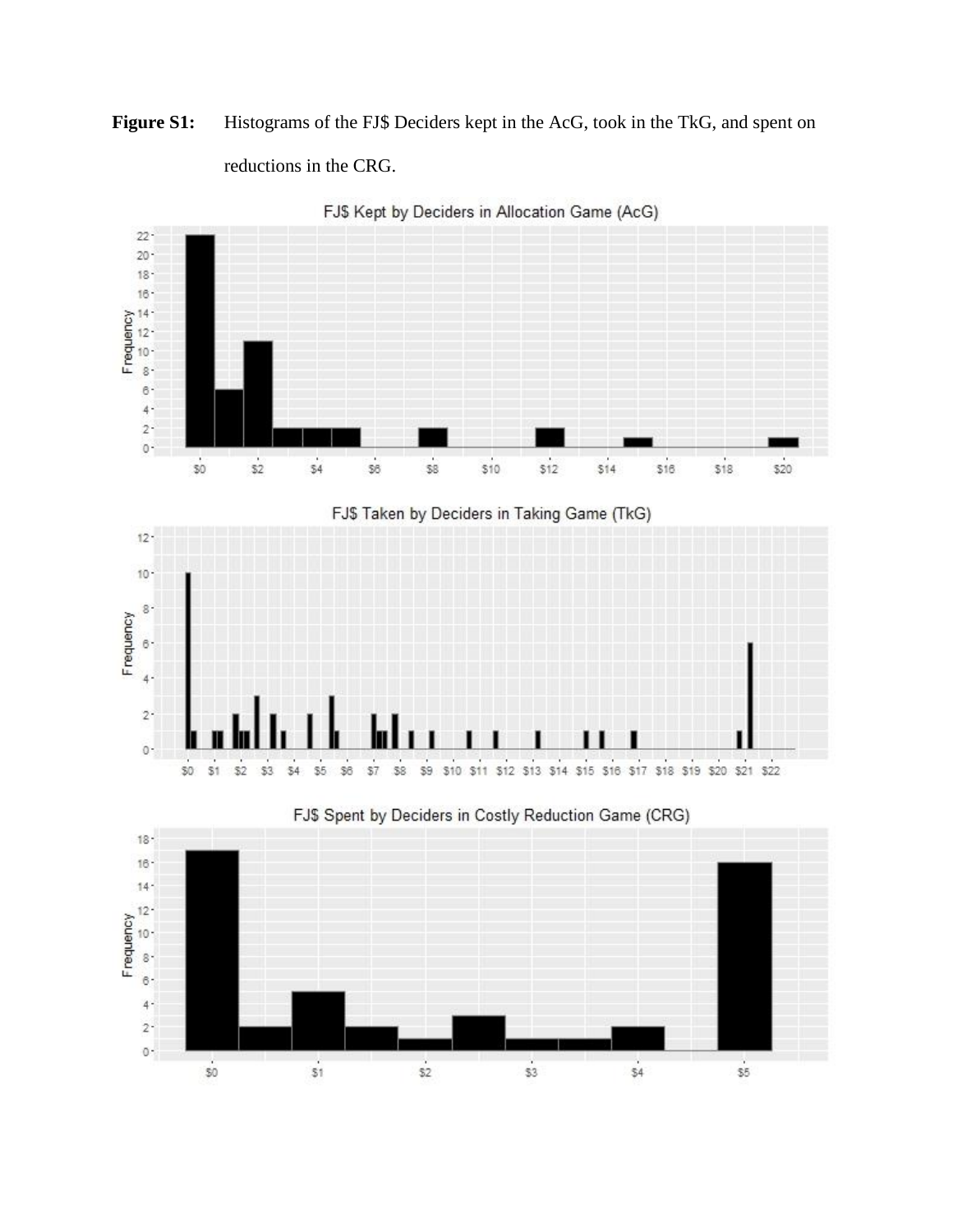Figure S2: Histograms of the total FJ\$ Targets received in the AcG, had taken from them in the TkG, and were reduced in the CRG.



Total FJ\$ Targets Were Allocated By All Deciders in Allocation Game (AcG)







Total FJ\$ Targets Had Taken From Them By All Deciders in Taking Game (TkG)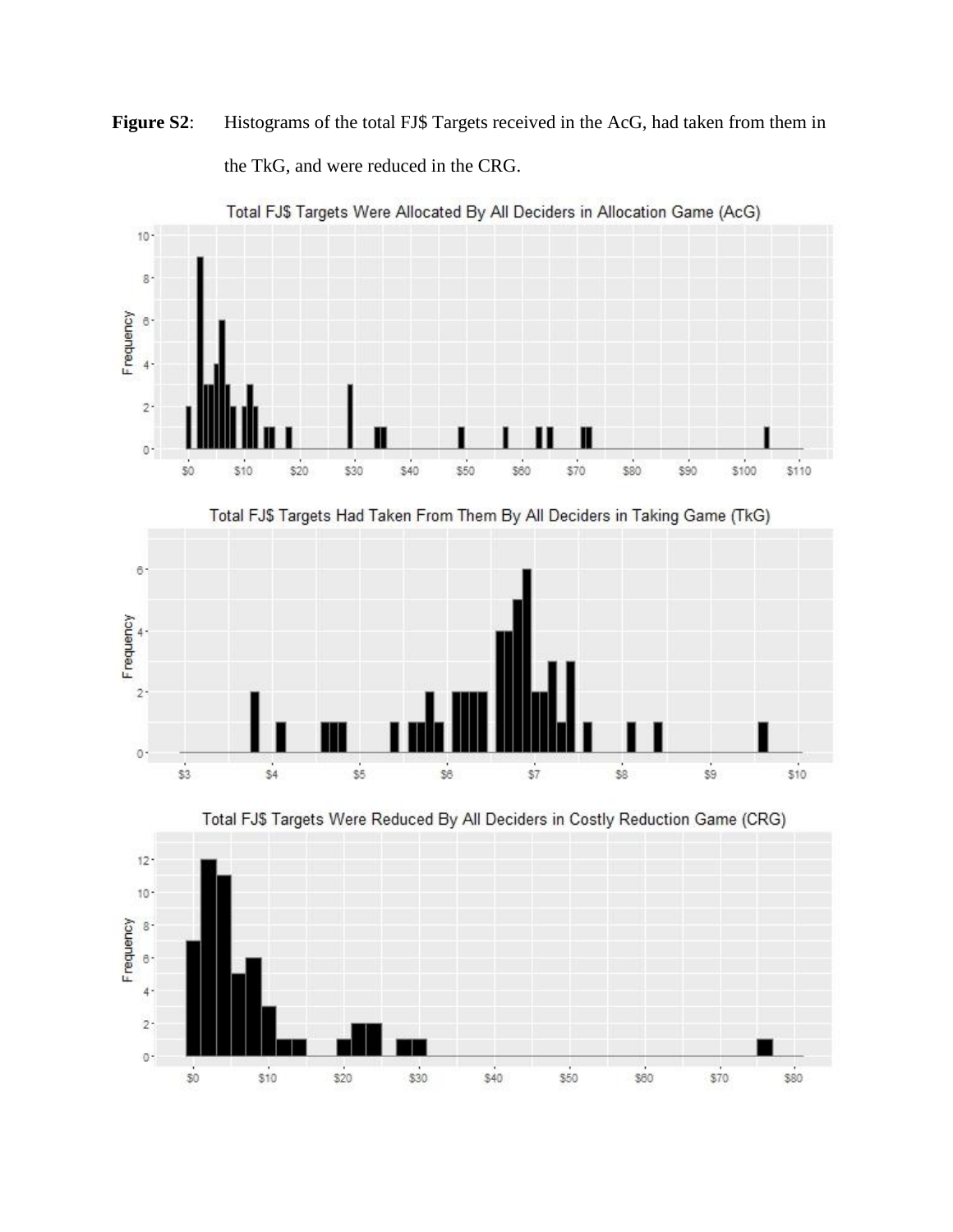#### Target Outcomes

#### *Allocation Game*

The number of allocations a Target received, and the maximum size of a received allocation, were highly correlated  $(r = 0.72, p < .0001)$ .

#### *Taking Game*

A Target's number of takers, and the number of large takes they suffered (i.e., of >4 coins, or >50%), were highly correlated (*r* = .69, *p* <. 0001).

## *Costly Reduction Game*

The number of Deciders reducing a Target, and the number of reductions a Target received of two tokens or more, were highly correlated  $(r = .83, p < .0001)$ .

#### *Target Outcomes across Games*

The total amount Targets were allocated in the AcG was strongly negatively correlated with the total amount they were taken from in the TkG ( $r = -0.79$ ,  $p < 0.001$ ), but only marginally negatively correlated with the total amount they were reduced in the CRG ( $r = -23$ ,  $p < 09$ ). The total amount Targets were taken from in the TkG was strongly correlated with the amount they were reduced in the CRG ( $r = .52$ ,  $p = .0001$ ). Spearman's rank correlation produced qualitatively similar results.

Across the three games, target outcomes varied widely. The mean aggregate earned from being allocated to in the AcG, not taken from in the TkG, and not reduced in the CRG was FJD  $$21.73 \pm $29.00$ . The maximum earned was \$118.15. The minimum earned was −\$63.60, in which case the target was reduced more than he was allocated (AcG) and left (TkG). Eight targets were reduced more than they were allocated and left; four of these finished with negative earnings after aggregating their own decisions to keep, take, or not reduce others.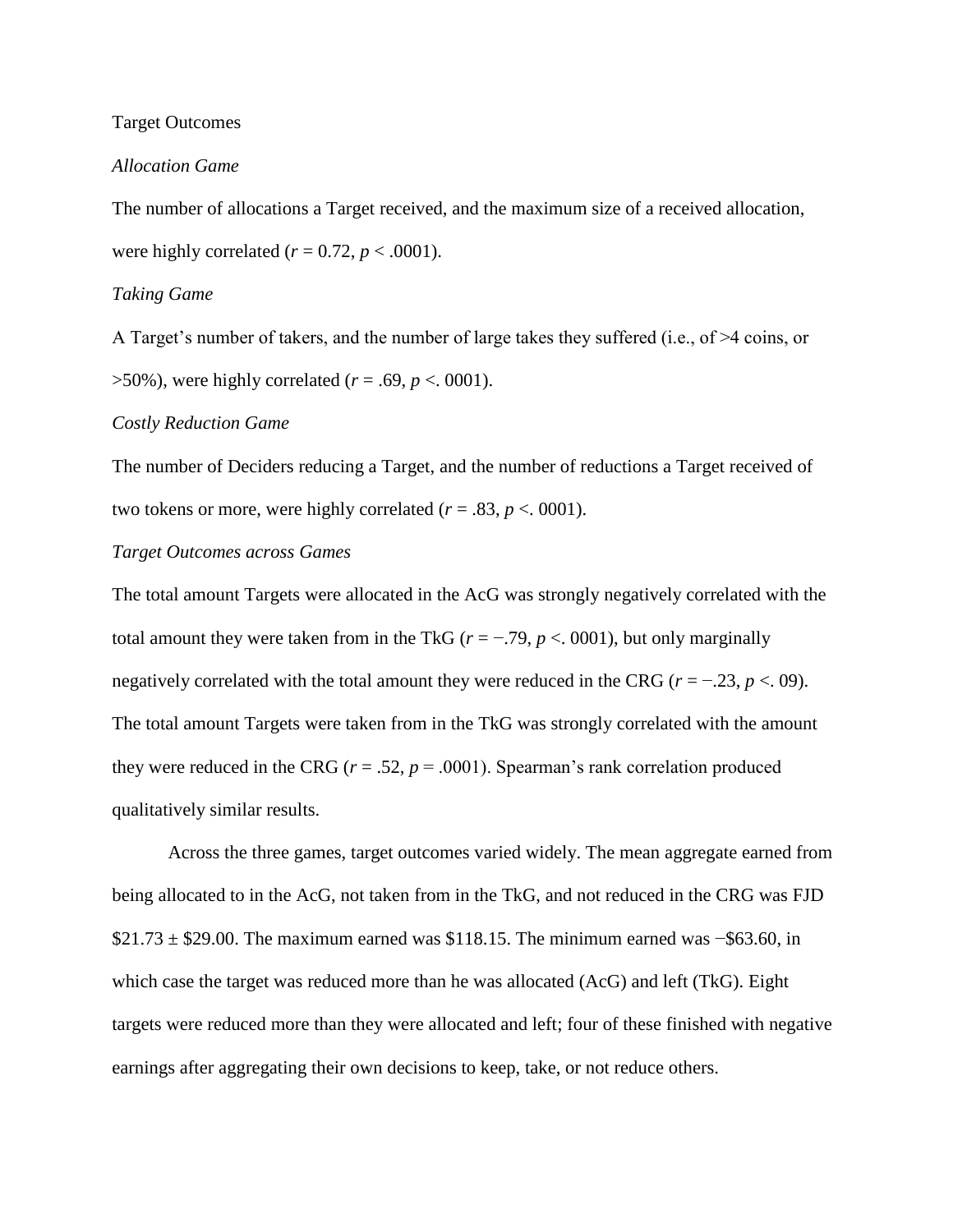## Additional Discussion

#### *The Three Cs: Contagion, Collusion, Contamination*

While field studies with economic games typically congregate participants and finish in one or two days (see Henrich et al. 2004), I ran these games over several weeks in private homes. This may have exposed the protocol to contagion and collusion through discussion among participants. I considered this an acceptable risk for several reasons. Rather than a random sample, I sought as complete a sample of the males in one village as possible, and their availability varied widely by day and time. RICH game instructions, decisions, post-game interviews, and payoff calculations are also more time consuming than dyadic games. I further wanted to facilitate privacy for participants making sensitive decisions toward other community members. I made a rule of the games that participants were not to discuss them; as far as my four-member research team could tell, villagers abided by this rule. Running the games "under the radar" in participants' homes may have reduced curiosity and common knowledge about participation, mitigating discussion and organized collusion. I also did not inform participants of how many games there would be or of when exactly they would be completed (*sensu* Henrich et al. 2010). Of note, pairwise collusion in RICH games, and the relational rapport it requires, should leave a signal in the dyadic data set. At a coarser level, I found no correlation between the order in which participants played each RICH game and their behavior therein.

Although there is no evidence of order effects in my analysis, it remains possible that the protocol suffered from contamination from one game to the next because of the within-subjects design and fixed game order (AcG before TkG before CRG). That these were the first economic games run in this village makes contamination from earlier games unlikely. I chose a withinsubjects design because of interest in measuring and comparing altruism, selfishness, and spite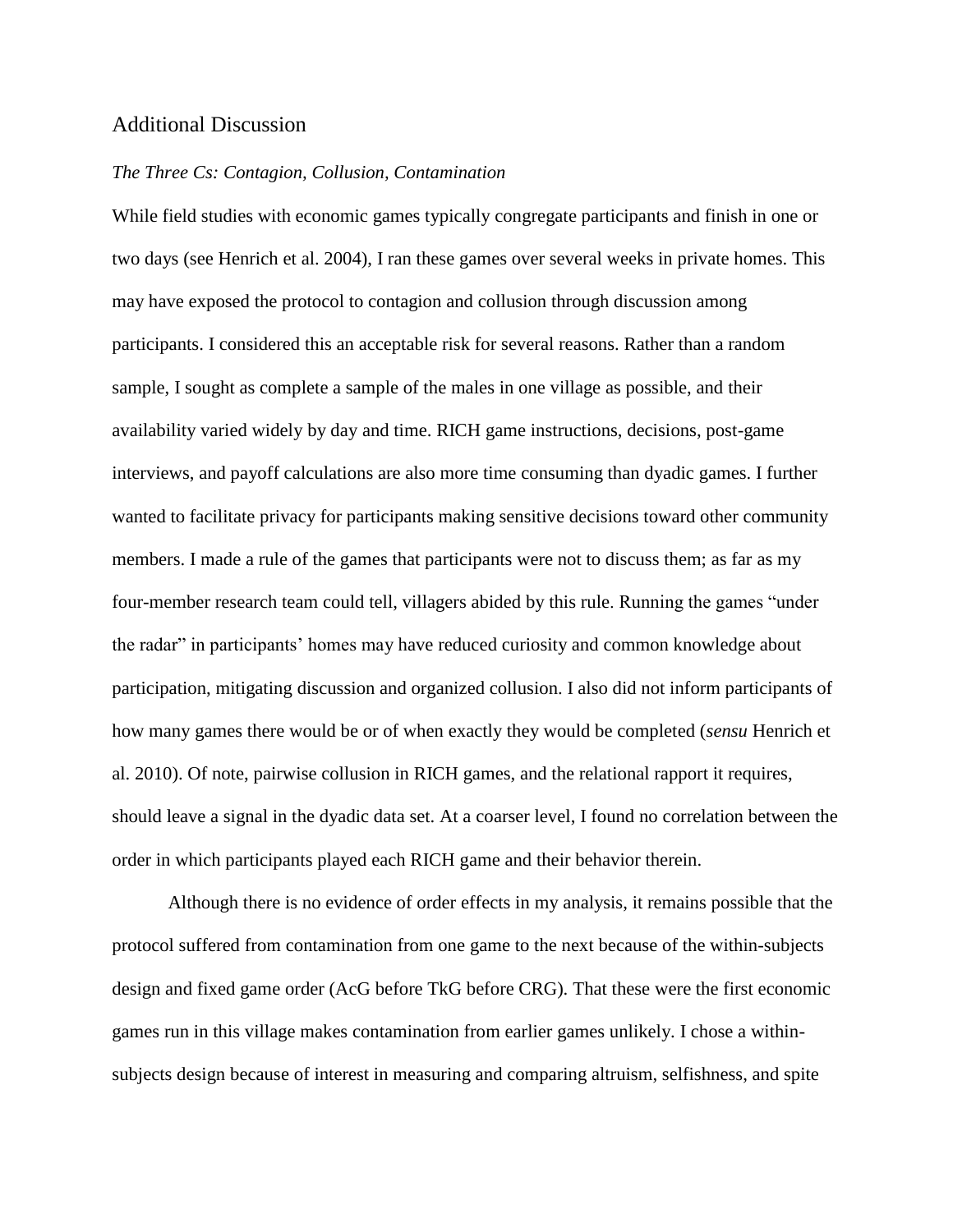within individuals and relationships. I ran the games in fixed order because I was intent to maximize my sample for each game and was unsure how long they would take to complete within a bounded field season. Future work might vary the order of the games to assess experience effects from one to the next.

## *CRG and TPG Comparability*

The CRG is, of course, imperfectly comparable to the TPG. One potential source of heightened buy-in to the CRG—on top of greater ecological validity—could be my use of a punishment multiplier of four, in contrast to the more standard ratio of 1:3 in the TPG (Ensminger and Henrich 2014; Fehr and Fischbacher 2004). In other words, in this implementation of the CRG, reducing others was relatively cheap. The primary reason that I chose a multiplier of four rather than three was a practical consideration. Rather than using abstract monetary units (MUs) or percentages, I implemented the CRG using real coins, and wanted a simple conversion from the Decider's stakes (FJ\$0.50 units) to reduction units (FJ\$–2.00). I also wanted to keep the reduction stakes around \$20.00, a day's wage; a 1:4 multiplier with \$0.50 Fijian coins was the most tractable way to do this. I know of no systematic studies of the effect of a punishment multiplier on punishment behavior in a third-party punishment game. However, related work on punishment in public goods games has shown that with greater punishment effectiveness (i.e., a larger multiplier), participants do punish more, but that this increase asymptotes at a multiplier of three and possibly reverses thereafter (Nikiforakis and Norman 2008). In other words, we should not expect multipliers of three and four to produce significantly different rates of punishment.

It could be that the rates of reduction in the CRG reflect the confluence of second- and third-party punishment and approximate the conjunction of rejection rates for low UG offers and punishment of low TPG offers. Participations gave rationales for reductions related to both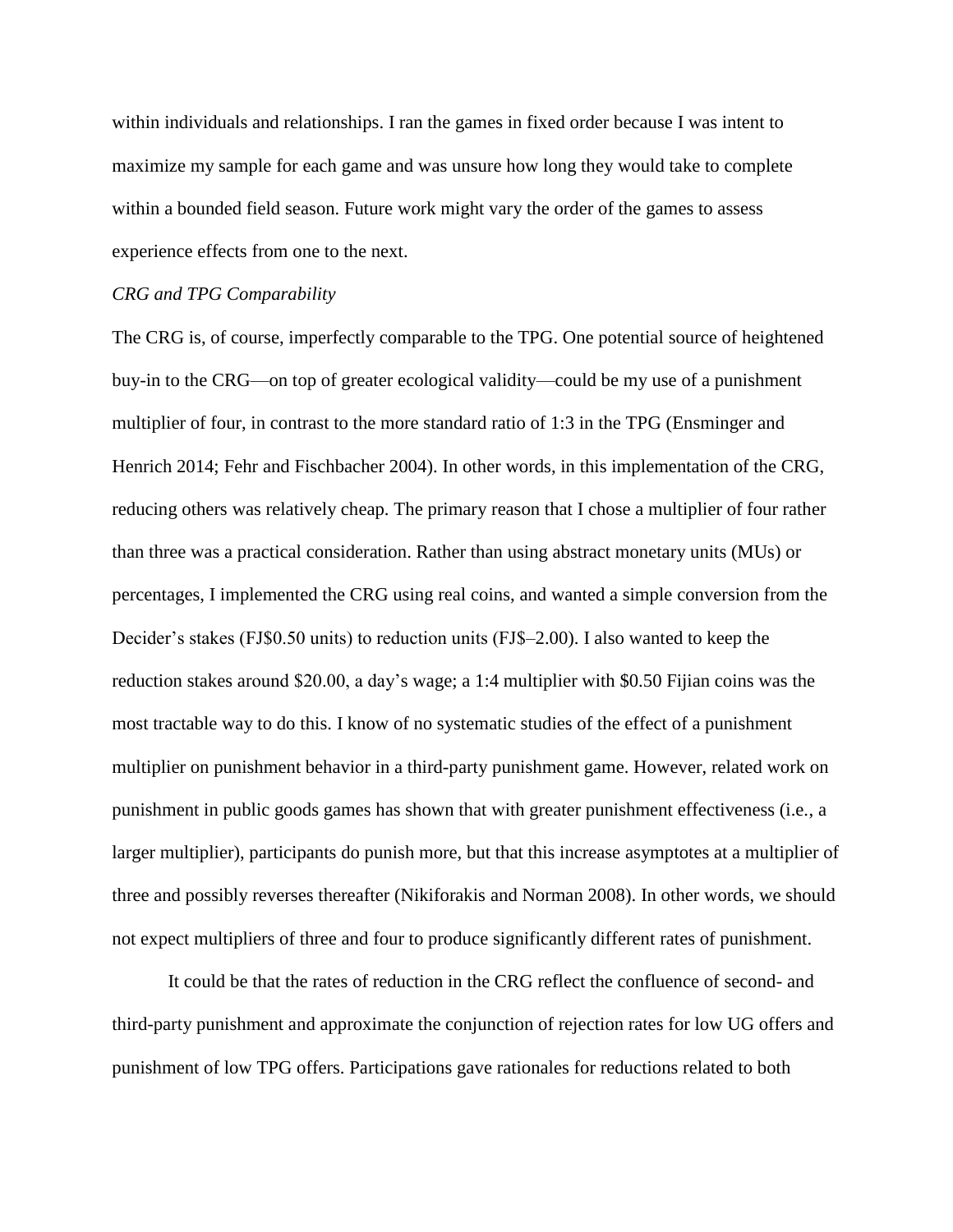second-party (e.g., relationship quality) and third-party punishment (e.g., some cases of target character). However, to approach a rate of 66% from UG and TGP rates of punishing, different individuals in the population would have to engage in these two behaviors. Yet Yasawan UG and TPG data do not allow this inference since deciders did not play both games (Henrich and Henrich 2014).

One drawback of this initial implementation of RICH games is that a small number of participants finished with negative earnings. This may have been foreseeable, but it followed from surprisingly high rates of reduction in the CRG. To maintain goodwill and preserve confidentiality, I chose to compromise the integrity of the design by paying these participants positive amounts, and proportionally reimbursing those who had put these participants in the red. One obvious way to avoid this situation would be to make reductions in the CRG come out of a separate pot that would otherwise go to the participant, analogous to the Taking Game design; any of a Target's pot not reduced by a Decider would go to that Target as positive earnings.

Unlike the TkG, a CRG version of this design would entail making reducing a Target costly to a Decider, not directly beneficial. A risk in such a design might be that low rates of reduction would lead to high earnings by Targets, proportionate to the pot size and Decider N potentially many days or weeks of wages, an expensive protocol and potentially disruptive earnings for participants with low market integration. I avoided such disruption in the TkG by having a small exploitable pot for each Target (FJ\$0.40) that potentially summed to a day's wages only across Deciders. A similar design could be used in the CRG. An alternative implementation could have a day's wages to each Target vulnerable to taking or reducing by each Decider, but actual payoffs determined by randomly or algorithmically selecting only one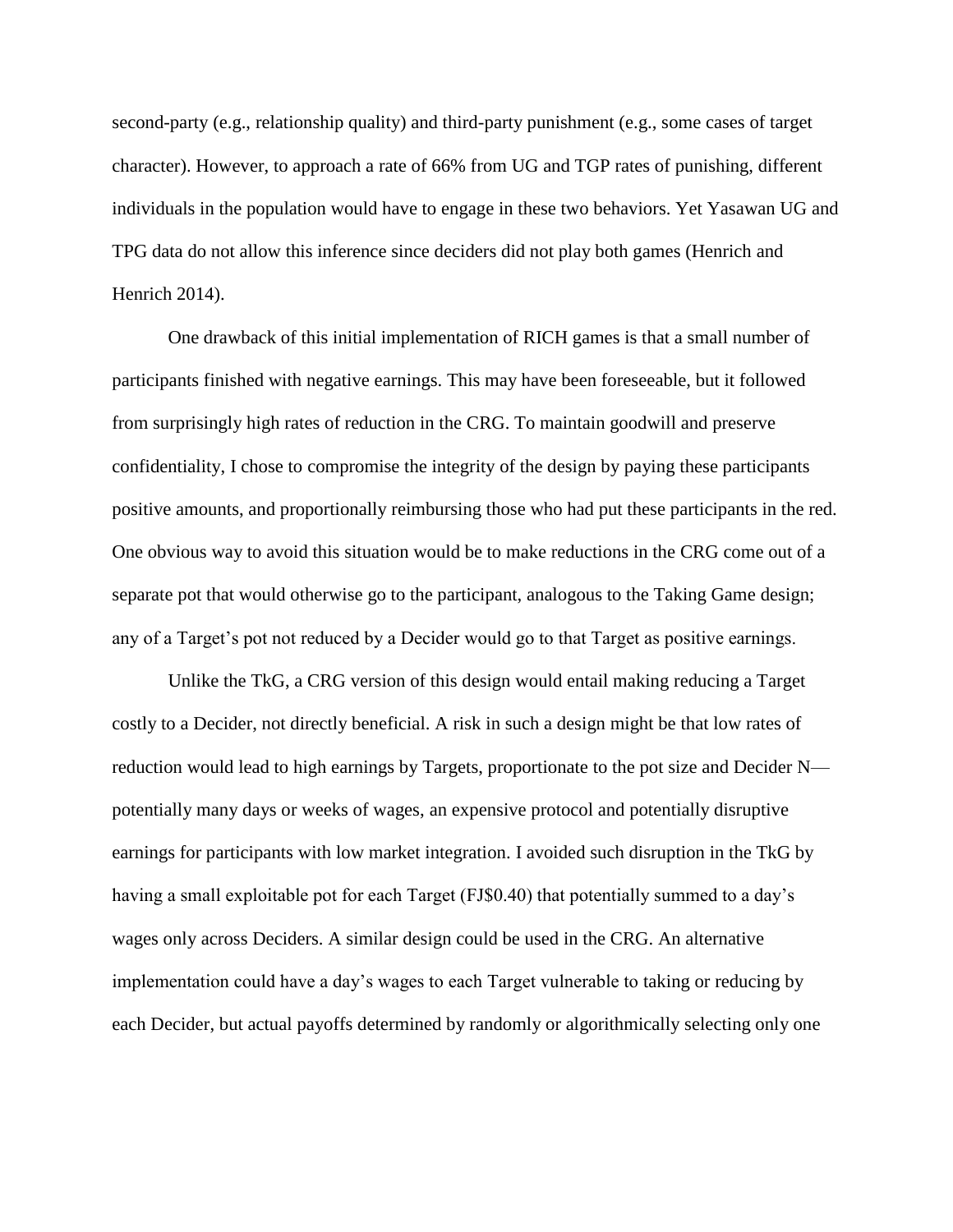Decider's take or reduction. A drawback of this would be added complexity in explaining and understanding the game.

## SOM References

- Brison, K. J. 2007. The empire strikes back: Pentecostalism in Fiji. *Ethnology* 46, 21–39.
- Capell, A. 1991 [1968]. *The Fijian Dictionary*, 3rd ed*.* Suva, Fiji: Government Printer.
- Ensminger, J., and J. Henrich, eds. 2014. *Experimenting with Social Norms: Fairness and Punishment in Cross-cultural Perspective*. New York: Russell Sage Foundation.
- Fehr, E., & Fischbacher, U. 2004. Third-party punishment and social norms. *Evolution and Human Behavior* 25: 63-87.
- Gatty, R. 2009. *Fijian*–*English Dictionary, with Notes on Fijian Culture and Natural History.*  Suva, Fiji: Oceania Printers.
- Geraghty, P. A. 1983. The history of the Fijian languages. *Oceanic Linguistics Special Publications* 19:i –483.
- Henrich, J., R. Boyd, S. Bowles, C. Camerer, E. Fehr, and H. Gintis. 2004. *Foundations of Human Sociality: Economic Experiments and Ethnographic Evidence from Fifteen Small-scale Societies*. Oxford: Oxford University Press.
- Henrich, J., J. Ensminger, R. McElreath, A. Barr, C. Barrett, A. Bolyanatz, J. C. Cardenas, M. Gurven, E. Gwako, N. Henrich, C. Lesorogol, F. Marlowe, F. Tracer, and J. Ziker. 2010. Markets, religion, community size, and the evolution of fairness and punishment. *Science* 327:1480–84.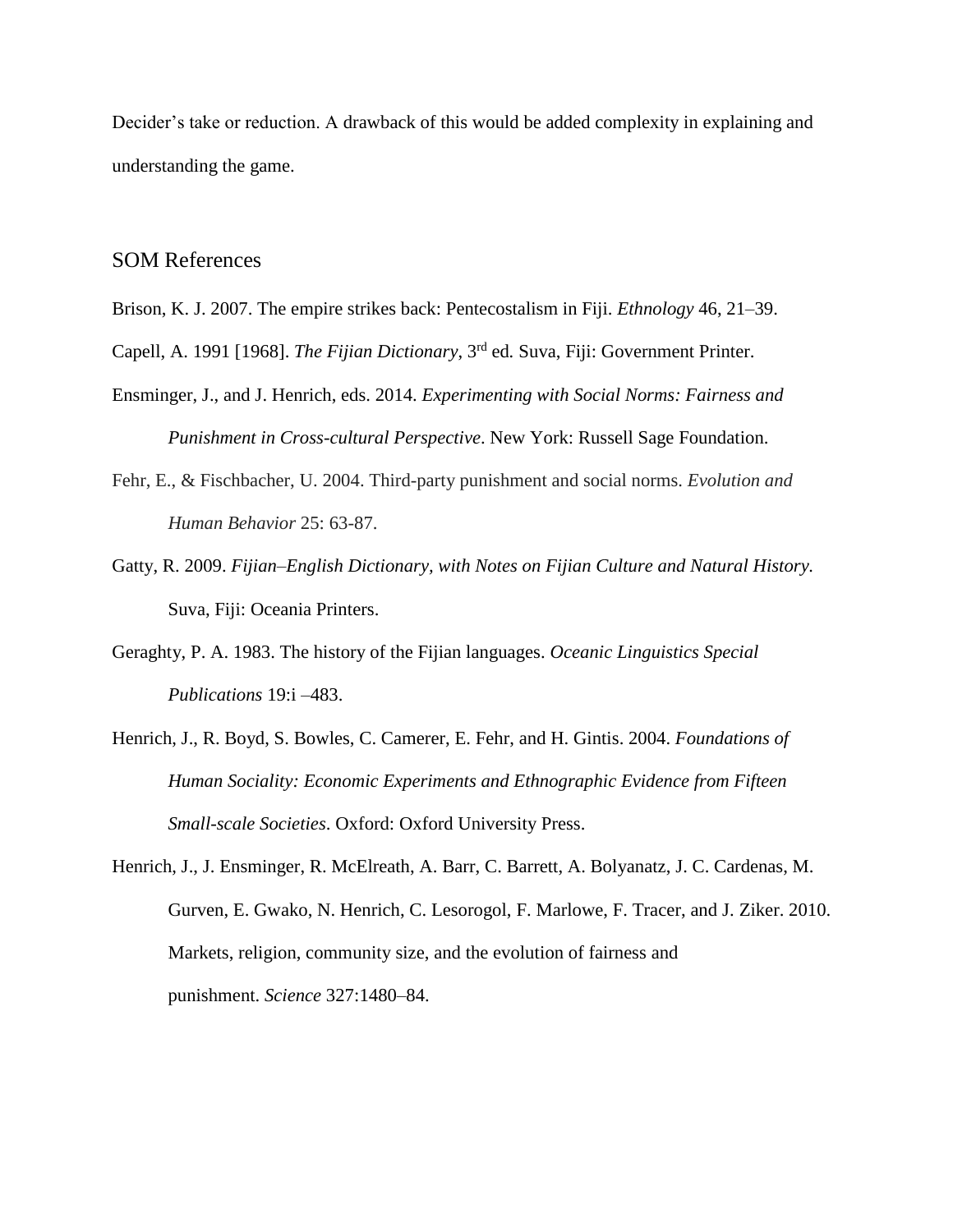- Henrich, J., and N. Henrich. 2014. Fairness without punishment: Behavioral experiments in the Yasawa Islands, Fiji. In *Experimenting with Social Norms*, J. Ensminger and J. Henrich, eds., 225–58. New York: Russell Sage Foundation.
- Nikiforakis, N., and H. T. Normann. 2008. A comparative statics analysis of punishment in public-good experiments. *Experimental Economics* 11:358–69.
- Pawley, A., and T. Sayaba. 1971. Fijian dialect divisions: Eastern and Western Fijian. *The Journal of the Polynesian Society* 80:405–36.
- Pawley, A., and T. Sayaba. In press. *Words of Waya: A Dictionary of the Wayan Dialect of the Western Fijian Language.* Canberra, Australia: Pacific Linguistics.
- Raven-Hart, R. 1956. A village in the Yasawas (Fiji). *The Journal of the Polynesian Society* 65: 95–154.
- Ravuvu, A. D. 1983. *Vaka i Taukei: The Fijian Way of Life*. Suva, Fiji: Institute of Pacific Studies of the University of the South Pacific.
- Ravuvu, A. D. 1987. *The Fijian Ethos*. Suva, Fiji: Institute of Pacific Studies of the University of the South Pacific.
- Ryle, J. 2010. *My God, My Land: Interwoven Paths of Christianity and Tradition in Fiji*. Burlington: Ashgate Publishing, Ltd.
- Sahlins, M. D. 1962. *Moala: Culture and Nature on a Fijian Island*. Ann Arbor: University of Michigan Press.
- Schütz, A. J. 1962. *A Dialect Survey of Viti Levu*. Ph.D. dissertation, Cornell University.
- Tomlinson, M. 2009. *In God's Image: The Metaculture of Fijian Christianity*, Vol. 5. Berkeley: University of California Press.